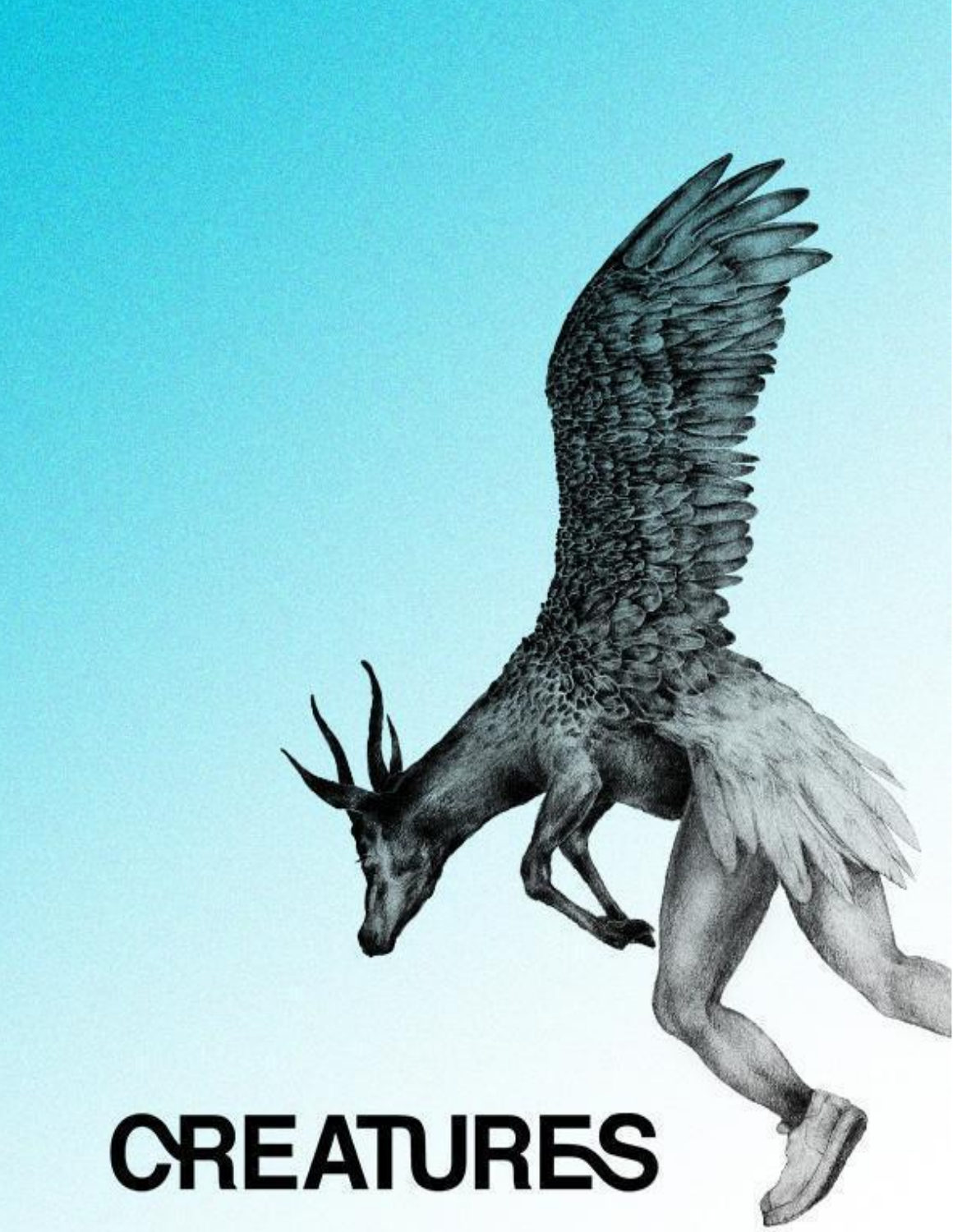

This project has received funding from the European Union's Horizon 2020 research and innovation programme under grant agreement No 870759

## CREATURES DELIVERABLE

## D4.1 Prioritised indicators and baseline v1

| <b>Grant Agreement number</b>                                            | 870759                                                                                     |
|--------------------------------------------------------------------------|--------------------------------------------------------------------------------------------|
| <b>Action Acronym</b>                                                    | <b>CreaTures</b>                                                                           |
| <b>Action Title</b>                                                      | <b>Creative Practices for Transformational Futures</b>                                     |
| <b>Funding Scheme</b>                                                    | H2020 Societal Challenges: Inclusive, innovative and<br>reflective societies               |
| Version date of the Annex I against<br>which the assessment will be made | October 9 <sup>th</sup> , 2019                                                             |
| Start date of the project                                                | January 1st, 2020                                                                          |
| Due date of the deliverable                                              | November 30th, 2020                                                                        |
| Actual date of submission                                                | November 30 <sup>th</sup> , 2020, Date of resubmission: October<br>26 <sup>th</sup> , 2021 |
| Lead beneficiary for the deliverable                                     | <b>UoS</b>                                                                                 |
| Dissemination level of the deliverable                                   | Public                                                                                     |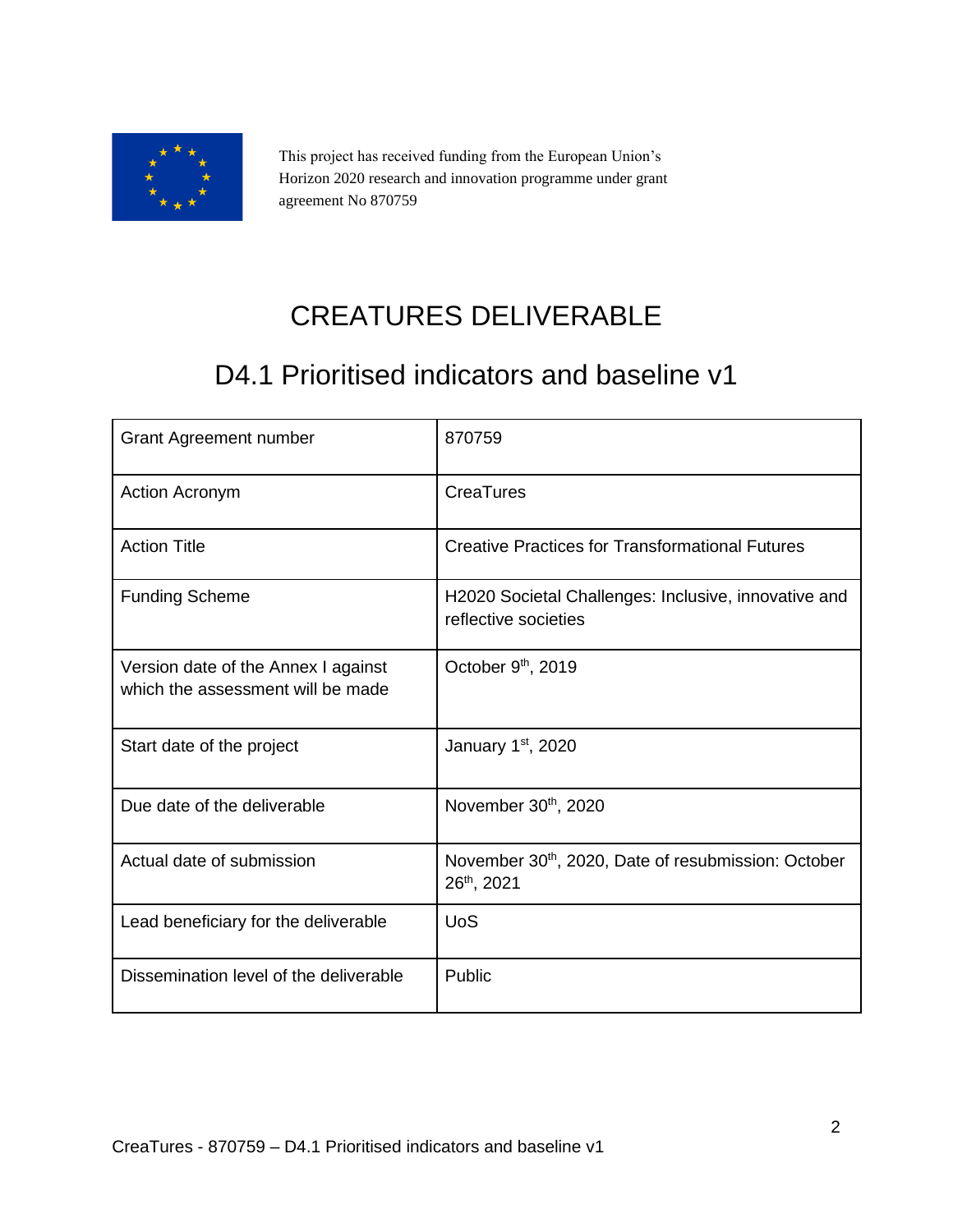#### **ACTION COORDINATOR'S SCIENTIFIC REPRESENTATIVE**

Prof. Tuuli Mattelmäki

AALTO–KORKEAKOULUSÄÄTIÖ,

Aalto University School of Arts, Design and Architecture: Department of Design [tuuli.mattelmaki@aalto.fi](mailto:tuuli.mattelmaki@aalto.fi)

This document has been produced by the CreaTures project, funded by the Horizon 2020 Programme of the European Community. The content presented in this document represents the views of the authors, and the European Commission has no liability in respect of the content.

| Authors in alphabetical order |                    |                         |  |  |  |  |  |  |  |
|-------------------------------|--------------------|-------------------------|--|--|--|--|--|--|--|
| <b>Name</b>                   | <b>Beneficiary</b> | E-mail                  |  |  |  |  |  |  |  |
| Sandra van der Hel            | UU                 | s.c.vanderhel@uu.nl     |  |  |  |  |  |  |  |
| Lara Houston                  | <b>UoS</b>         | I.houston@sussex.ac.uk> |  |  |  |  |  |  |  |
| Ann Light                     | <b>UoS</b>         | a.light@sussex.ac.uk    |  |  |  |  |  |  |  |
| <b>Tara Smeenk</b>            | UU                 | t.smeenk@uu.nl          |  |  |  |  |  |  |  |
| Joost Vervoort                | UU                 | j.vervoort@uu.nl        |  |  |  |  |  |  |  |
| Iryna Zamuruieva              | Sniffer            | iryna@sniffer.org.uk    |  |  |  |  |  |  |  |

#### **Change History**

| Version | Date     | <b>Status</b>                     | <b>Author (Partner)</b>    | <b>Description</b>                                                                                                                                                                                               |
|---------|----------|-----------------------------------|----------------------------|------------------------------------------------------------------------------------------------------------------------------------------------------------------------------------------------------------------|
| 1.0     |          | 31/8/2020 Submitted               | Aalto, Sniffer, UoS,<br>UU | Original, submitted version                                                                                                                                                                                      |
| 1.1     | 7/9/2021 | Revised<br>version (in-<br>depth) | Aalto, Sniffer, UoS,<br>UU | Changed sections:<br>Introduction: Re-written. Definitions<br>added. Explanation creative practices and<br>practitioners added. Three scopes for<br>investigating the evaluation of creative<br>practices added. |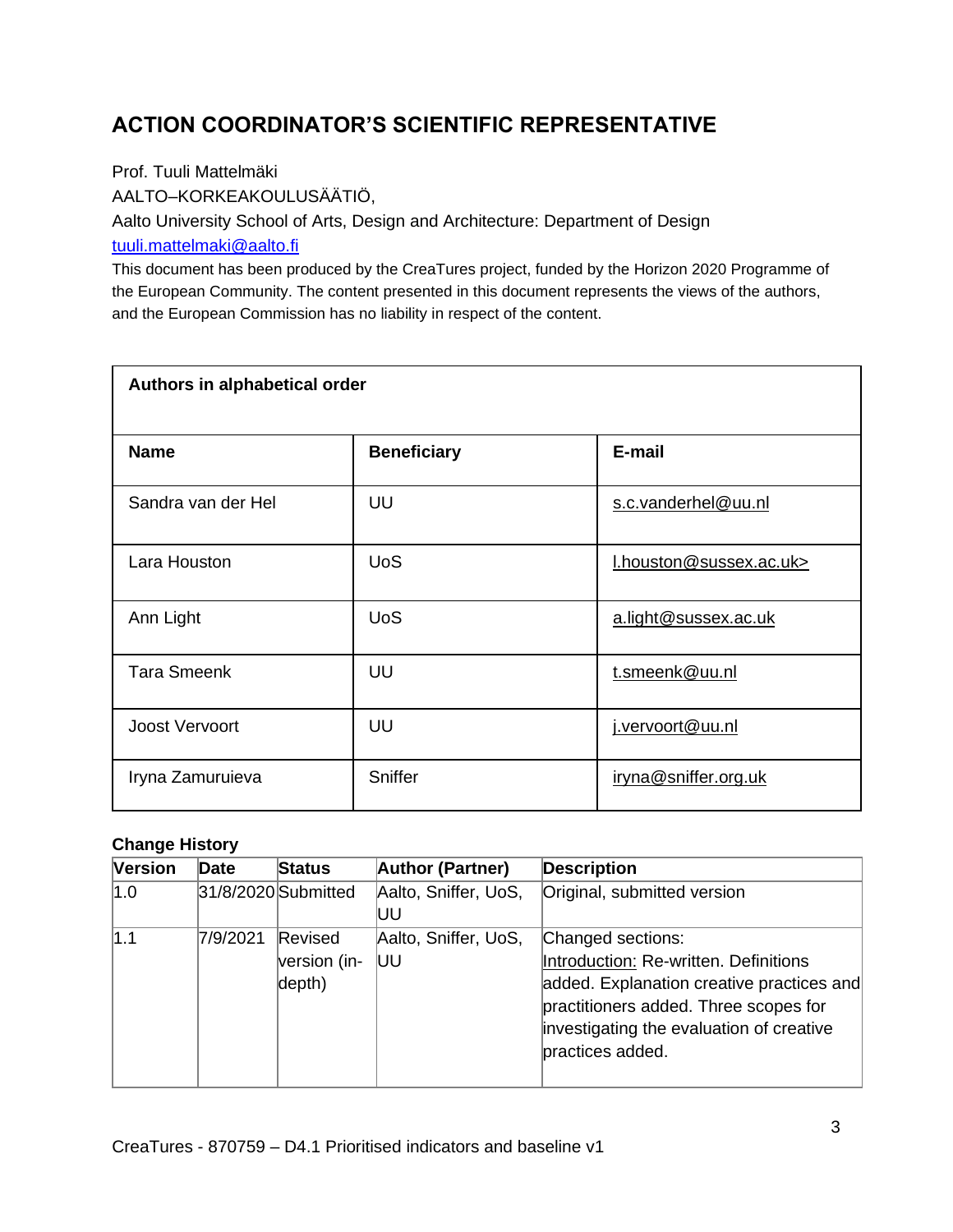| Current research priorities: Removed.<br>Replaced with new section: Indicators<br>and thresholds for evaluative practice.<br>New section elaborates on the three<br>scopes, includes scientific literature on<br>transformations and provided indicators<br>and thresholds for evaluating creative<br>practice and transformations.<br>Understanding the contribution of creative<br>practices: Removed. Relevant parts were<br>integrated into the introduction and<br>section 2: indicators and thresholds for<br>evaluative practice.<br>Defining transformations to sustainable<br>futures: Re-written and moved into<br>section 3: Key ideas about the evaluation<br>of creative practice.<br><b>Emerging research directions: Removed.</b><br>Relevant parts were integrated into<br>section 3: Key ideas about the evaluation<br>of creative practice.<br>Accounting for the aesthetic dimensions<br>of creative practices: Re-written and<br>moved into section 3: Key ideas about the<br>evaluation of creative practice.<br>Transforming evaluation: sustainability,<br>creative practice & policy: Updated and<br>divided over Section 2, scope 3:<br>evaluation practices among governing<br>actors and section 3: Key ideas about the<br>evaluation of creative practice.<br>Removed sections:<br>Attention to systemic<br>transformations<br>Allowing evaluation aims to be<br>transformed |  |  |  |
|----------------------------------------------------------------------------------------------------------------------------------------------------------------------------------------------------------------------------------------------------------------------------------------------------------------------------------------------------------------------------------------------------------------------------------------------------------------------------------------------------------------------------------------------------------------------------------------------------------------------------------------------------------------------------------------------------------------------------------------------------------------------------------------------------------------------------------------------------------------------------------------------------------------------------------------------------------------------------------------------------------------------------------------------------------------------------------------------------------------------------------------------------------------------------------------------------------------------------------------------------------------------------------------------------------------------------------------------------------------------------------------------------------|--|--|--|
|                                                                                                                                                                                                                                                                                                                                                                                                                                                                                                                                                                                                                                                                                                                                                                                                                                                                                                                                                                                                                                                                                                                                                                                                                                                                                                                                                                                                          |  |  |  |
|                                                                                                                                                                                                                                                                                                                                                                                                                                                                                                                                                                                                                                                                                                                                                                                                                                                                                                                                                                                                                                                                                                                                                                                                                                                                                                                                                                                                          |  |  |  |
|                                                                                                                                                                                                                                                                                                                                                                                                                                                                                                                                                                                                                                                                                                                                                                                                                                                                                                                                                                                                                                                                                                                                                                                                                                                                                                                                                                                                          |  |  |  |
|                                                                                                                                                                                                                                                                                                                                                                                                                                                                                                                                                                                                                                                                                                                                                                                                                                                                                                                                                                                                                                                                                                                                                                                                                                                                                                                                                                                                          |  |  |  |
|                                                                                                                                                                                                                                                                                                                                                                                                                                                                                                                                                                                                                                                                                                                                                                                                                                                                                                                                                                                                                                                                                                                                                                                                                                                                                                                                                                                                          |  |  |  |
|                                                                                                                                                                                                                                                                                                                                                                                                                                                                                                                                                                                                                                                                                                                                                                                                                                                                                                                                                                                                                                                                                                                                                                                                                                                                                                                                                                                                          |  |  |  |
|                                                                                                                                                                                                                                                                                                                                                                                                                                                                                                                                                                                                                                                                                                                                                                                                                                                                                                                                                                                                                                                                                                                                                                                                                                                                                                                                                                                                          |  |  |  |
|                                                                                                                                                                                                                                                                                                                                                                                                                                                                                                                                                                                                                                                                                                                                                                                                                                                                                                                                                                                                                                                                                                                                                                                                                                                                                                                                                                                                          |  |  |  |
|                                                                                                                                                                                                                                                                                                                                                                                                                                                                                                                                                                                                                                                                                                                                                                                                                                                                                                                                                                                                                                                                                                                                                                                                                                                                                                                                                                                                          |  |  |  |
|                                                                                                                                                                                                                                                                                                                                                                                                                                                                                                                                                                                                                                                                                                                                                                                                                                                                                                                                                                                                                                                                                                                                                                                                                                                                                                                                                                                                          |  |  |  |
|                                                                                                                                                                                                                                                                                                                                                                                                                                                                                                                                                                                                                                                                                                                                                                                                                                                                                                                                                                                                                                                                                                                                                                                                                                                                                                                                                                                                          |  |  |  |
|                                                                                                                                                                                                                                                                                                                                                                                                                                                                                                                                                                                                                                                                                                                                                                                                                                                                                                                                                                                                                                                                                                                                                                                                                                                                                                                                                                                                          |  |  |  |
|                                                                                                                                                                                                                                                                                                                                                                                                                                                                                                                                                                                                                                                                                                                                                                                                                                                                                                                                                                                                                                                                                                                                                                                                                                                                                                                                                                                                          |  |  |  |
|                                                                                                                                                                                                                                                                                                                                                                                                                                                                                                                                                                                                                                                                                                                                                                                                                                                                                                                                                                                                                                                                                                                                                                                                                                                                                                                                                                                                          |  |  |  |
|                                                                                                                                                                                                                                                                                                                                                                                                                                                                                                                                                                                                                                                                                                                                                                                                                                                                                                                                                                                                                                                                                                                                                                                                                                                                                                                                                                                                          |  |  |  |
|                                                                                                                                                                                                                                                                                                                                                                                                                                                                                                                                                                                                                                                                                                                                                                                                                                                                                                                                                                                                                                                                                                                                                                                                                                                                                                                                                                                                          |  |  |  |
|                                                                                                                                                                                                                                                                                                                                                                                                                                                                                                                                                                                                                                                                                                                                                                                                                                                                                                                                                                                                                                                                                                                                                                                                                                                                                                                                                                                                          |  |  |  |
|                                                                                                                                                                                                                                                                                                                                                                                                                                                                                                                                                                                                                                                                                                                                                                                                                                                                                                                                                                                                                                                                                                                                                                                                                                                                                                                                                                                                          |  |  |  |
|                                                                                                                                                                                                                                                                                                                                                                                                                                                                                                                                                                                                                                                                                                                                                                                                                                                                                                                                                                                                                                                                                                                                                                                                                                                                                                                                                                                                          |  |  |  |
|                                                                                                                                                                                                                                                                                                                                                                                                                                                                                                                                                                                                                                                                                                                                                                                                                                                                                                                                                                                                                                                                                                                                                                                                                                                                                                                                                                                                          |  |  |  |
|                                                                                                                                                                                                                                                                                                                                                                                                                                                                                                                                                                                                                                                                                                                                                                                                                                                                                                                                                                                                                                                                                                                                                                                                                                                                                                                                                                                                          |  |  |  |
|                                                                                                                                                                                                                                                                                                                                                                                                                                                                                                                                                                                                                                                                                                                                                                                                                                                                                                                                                                                                                                                                                                                                                                                                                                                                                                                                                                                                          |  |  |  |
|                                                                                                                                                                                                                                                                                                                                                                                                                                                                                                                                                                                                                                                                                                                                                                                                                                                                                                                                                                                                                                                                                                                                                                                                                                                                                                                                                                                                          |  |  |  |
|                                                                                                                                                                                                                                                                                                                                                                                                                                                                                                                                                                                                                                                                                                                                                                                                                                                                                                                                                                                                                                                                                                                                                                                                                                                                                                                                                                                                          |  |  |  |
|                                                                                                                                                                                                                                                                                                                                                                                                                                                                                                                                                                                                                                                                                                                                                                                                                                                                                                                                                                                                                                                                                                                                                                                                                                                                                                                                                                                                          |  |  |  |
|                                                                                                                                                                                                                                                                                                                                                                                                                                                                                                                                                                                                                                                                                                                                                                                                                                                                                                                                                                                                                                                                                                                                                                                                                                                                                                                                                                                                          |  |  |  |
|                                                                                                                                                                                                                                                                                                                                                                                                                                                                                                                                                                                                                                                                                                                                                                                                                                                                                                                                                                                                                                                                                                                                                                                                                                                                                                                                                                                                          |  |  |  |
|                                                                                                                                                                                                                                                                                                                                                                                                                                                                                                                                                                                                                                                                                                                                                                                                                                                                                                                                                                                                                                                                                                                                                                                                                                                                                                                                                                                                          |  |  |  |
|                                                                                                                                                                                                                                                                                                                                                                                                                                                                                                                                                                                                                                                                                                                                                                                                                                                                                                                                                                                                                                                                                                                                                                                                                                                                                                                                                                                                          |  |  |  |
|                                                                                                                                                                                                                                                                                                                                                                                                                                                                                                                                                                                                                                                                                                                                                                                                                                                                                                                                                                                                                                                                                                                                                                                                                                                                                                                                                                                                          |  |  |  |
|                                                                                                                                                                                                                                                                                                                                                                                                                                                                                                                                                                                                                                                                                                                                                                                                                                                                                                                                                                                                                                                                                                                                                                                                                                                                                                                                                                                                          |  |  |  |
|                                                                                                                                                                                                                                                                                                                                                                                                                                                                                                                                                                                                                                                                                                                                                                                                                                                                                                                                                                                                                                                                                                                                                                                                                                                                                                                                                                                                          |  |  |  |
|                                                                                                                                                                                                                                                                                                                                                                                                                                                                                                                                                                                                                                                                                                                                                                                                                                                                                                                                                                                                                                                                                                                                                                                                                                                                                                                                                                                                          |  |  |  |
|                                                                                                                                                                                                                                                                                                                                                                                                                                                                                                                                                                                                                                                                                                                                                                                                                                                                                                                                                                                                                                                                                                                                                                                                                                                                                                                                                                                                          |  |  |  |
|                                                                                                                                                                                                                                                                                                                                                                                                                                                                                                                                                                                                                                                                                                                                                                                                                                                                                                                                                                                                                                                                                                                                                                                                                                                                                                                                                                                                          |  |  |  |
|                                                                                                                                                                                                                                                                                                                                                                                                                                                                                                                                                                                                                                                                                                                                                                                                                                                                                                                                                                                                                                                                                                                                                                                                                                                                                                                                                                                                          |  |  |  |
|                                                                                                                                                                                                                                                                                                                                                                                                                                                                                                                                                                                                                                                                                                                                                                                                                                                                                                                                                                                                                                                                                                                                                                                                                                                                                                                                                                                                          |  |  |  |
|                                                                                                                                                                                                                                                                                                                                                                                                                                                                                                                                                                                                                                                                                                                                                                                                                                                                                                                                                                                                                                                                                                                                                                                                                                                                                                                                                                                                          |  |  |  |
|                                                                                                                                                                                                                                                                                                                                                                                                                                                                                                                                                                                                                                                                                                                                                                                                                                                                                                                                                                                                                                                                                                                                                                                                                                                                                                                                                                                                          |  |  |  |
|                                                                                                                                                                                                                                                                                                                                                                                                                                                                                                                                                                                                                                                                                                                                                                                                                                                                                                                                                                                                                                                                                                                                                                                                                                                                                                                                                                                                          |  |  |  |
|                                                                                                                                                                                                                                                                                                                                                                                                                                                                                                                                                                                                                                                                                                                                                                                                                                                                                                                                                                                                                                                                                                                                                                                                                                                                                                                                                                                                          |  |  |  |
|                                                                                                                                                                                                                                                                                                                                                                                                                                                                                                                                                                                                                                                                                                                                                                                                                                                                                                                                                                                                                                                                                                                                                                                                                                                                                                                                                                                                          |  |  |  |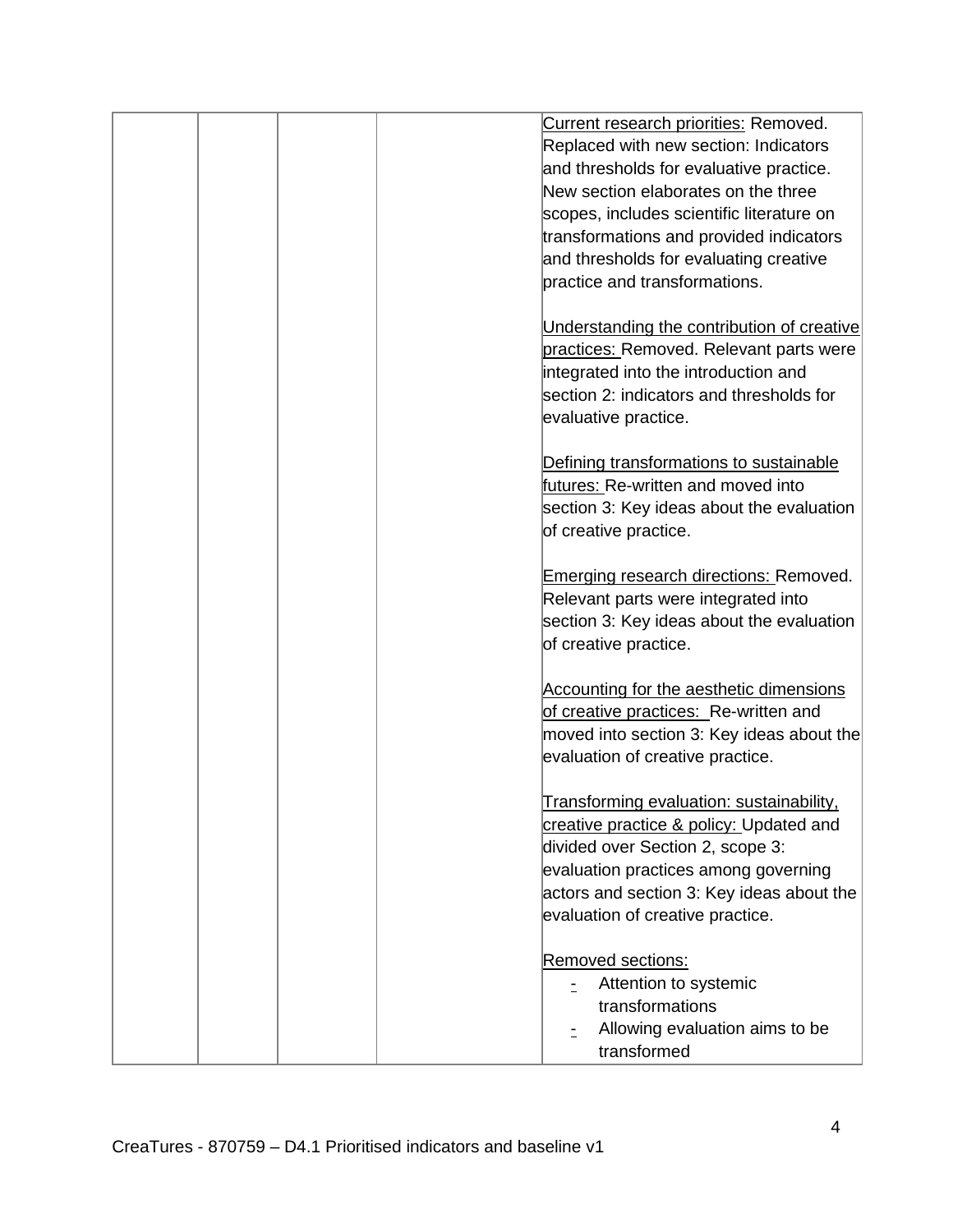#### **Abstract**

This deliverable offers a review of key indicators and thresholds for transformation across relevant literature - connected to where creative practices can be understood to contribute to those thresholds. Building on this review (scope 1), we discuss two other scopes: 2) tracking the evaluation practices of creative practitioners; and 3) the need to investigate how broader systemic evaluations are conducted.

This document accompanies D4.3 (Guidelines for participatory impact monitoring), in which we discuss *how we develop* our approach to evaluation. Both deliverables (D4.1 and D4.3) are part of Task 4.1 (Define indicators and evaluation procedures for understanding and reproducing effects).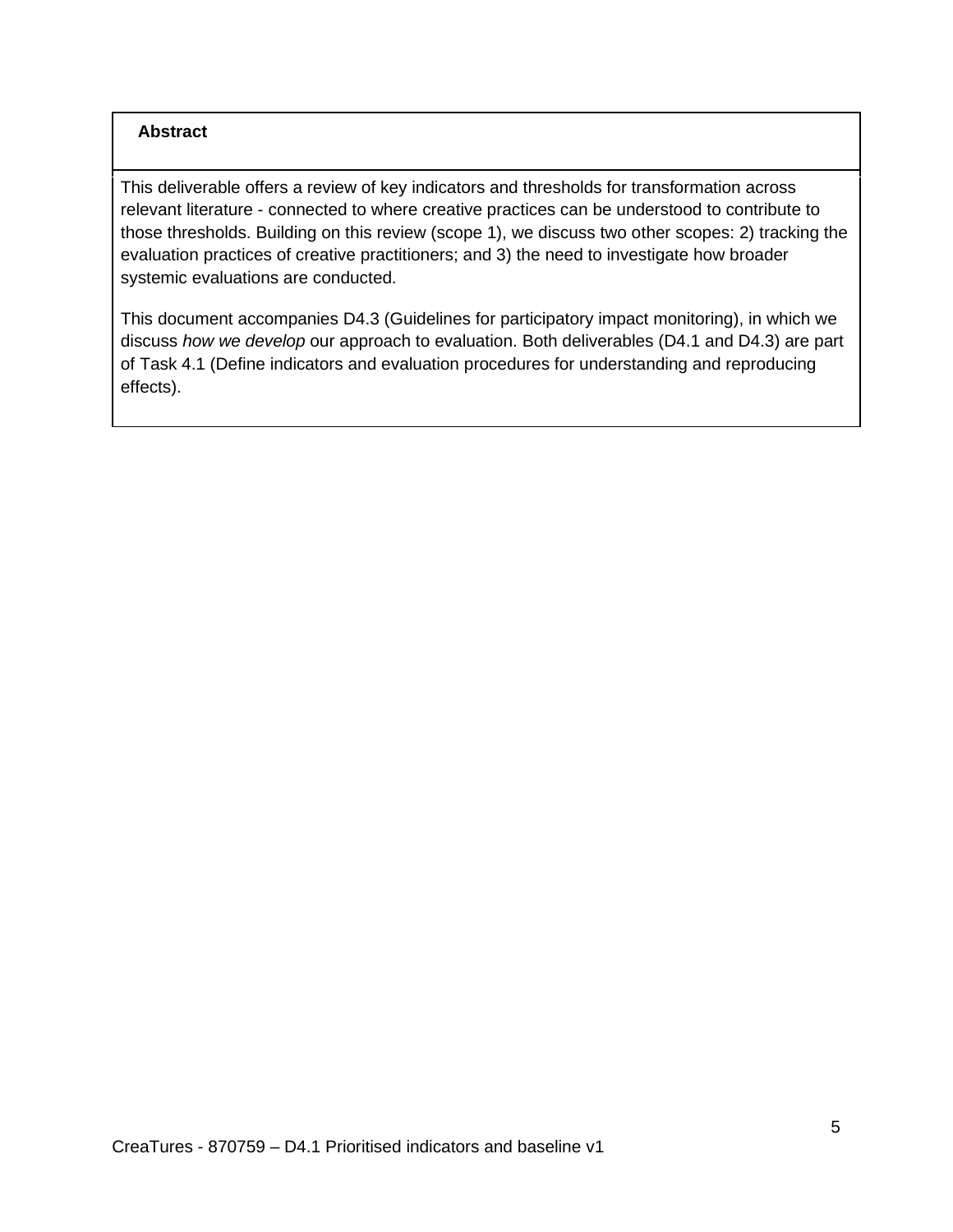## D4.1 Prioritised indicators and baseline v1

## Table of contents:

| CreaTures project structure                                                                                         | $\overline{7}$ |
|---------------------------------------------------------------------------------------------------------------------|----------------|
| Introduction<br>1.                                                                                                  | 9              |
| Indicators and thresholds for evaluative practice<br>2.                                                             | 13             |
| Scope 1: Mapping indicators for evaluation - creative practices in the context of sustainability<br>transformations | 13             |
| Scope 2: Understanding evaluation by creative practitioners                                                         | 18             |
| Scope 3: Evaluation practices among governing actors                                                                | 20             |
| 3. Key ideas about the evaluation of creative practice                                                              | 22             |
| Defining transformations to sustainable futures and creative practices                                              | 22             |
| Accounting for the aesthetic dimensions of creative practice                                                        | 23             |
| Allowing evaluation practice to transform                                                                           | 25             |
| Conclusion<br>3.                                                                                                    | 27             |
| References                                                                                                          | 28             |
| Appendix 1: Detailed table of indicators, thresholds and references                                                 | 33             |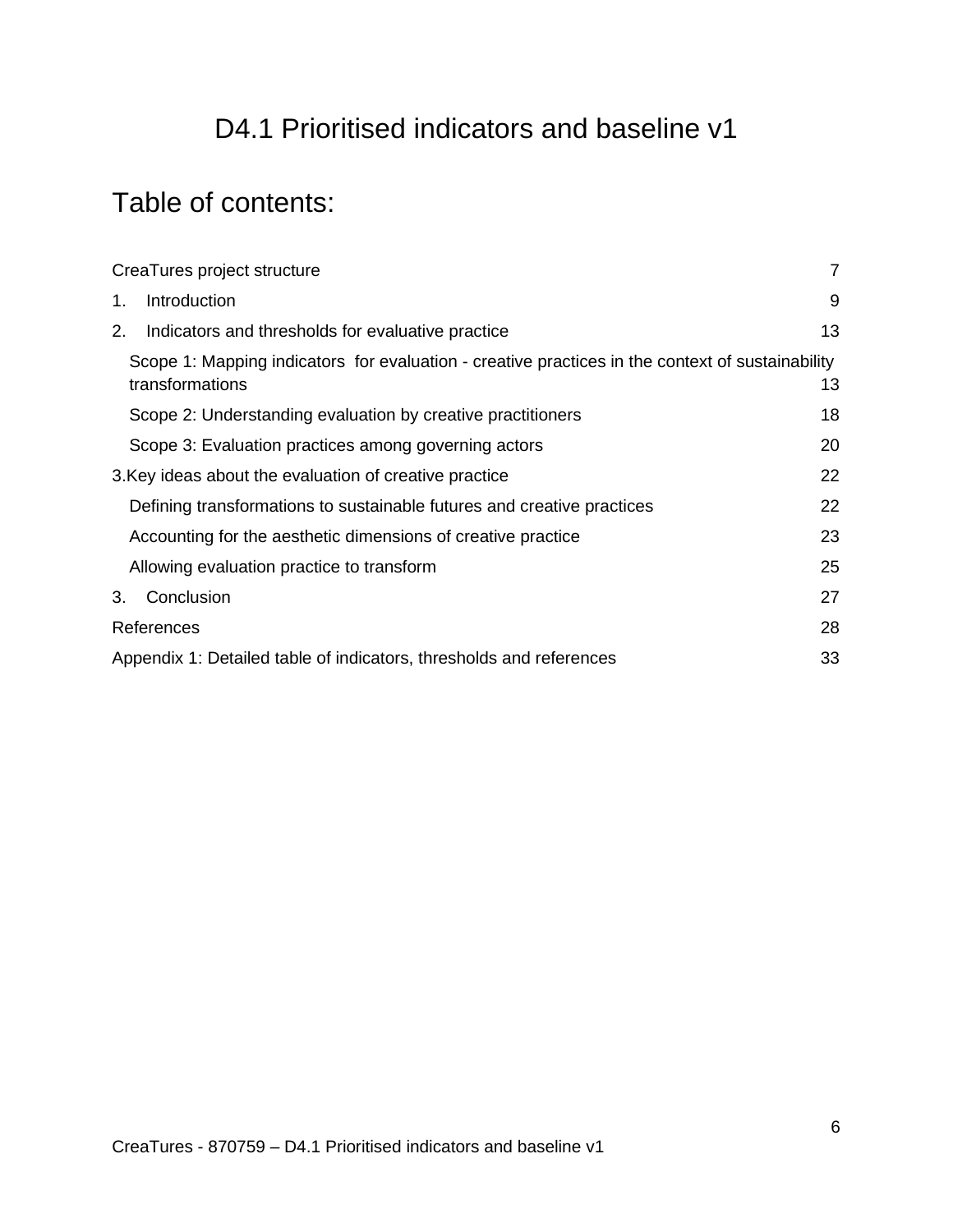## <span id="page-6-0"></span>CreaTures project structure

Creative Practices for Transformational Futures (CreaTures) is a three-year EU funded project that investigates the role that transformational creative projects play in helping people to imagine and to build environmentally and socially sustainable futures. Artists, curators, designers and citizen-led collectives are already reacting to problems such as climate change and mass species loss by mobilising from their own platforms using distinctive forms of expertise. They are catalysing change by gathering groups of people ("publics") around issues that matter to them in a variety of domains and using a range of aesthetic, affect-driven, playful and participatory interventions that have multi-layered impacts across a range of scales. Creative practitioners move the public towards social and ecological sustainability by supporting change in lifestyles, co-creating new ways of being, and prototyping new systems. In doing so, they develop new forms of environmental citizenship, and also social cohesion—to help communities withstand the environmental changes that are already underway and take change into their own hands for purposes of adaptation, mitigation and better resource use. This interlinking of social and environmental transformation, inseparable from attending to issues of culture, underpins our research.

The CreaTures project brings together an interdisciplinary team of eleven organisations including both academics and creative practitioners (acting together as co-researchers). At the centre of the project is the Laboratory, a series of creative projects organised by innovative design organisations Superflux (UK) and Hellon (Finland); along with long-established arts and cultural producers Furtherfield (UK), Kersnikova (Slovenia) and Zemos98 (Spain). Each of these diverse partners has agreed to open up their creative processes for collaborative investigation with researchers. We call these works Experimental Productions (ExPs). The Laboratory format enables each particular ExP to be studied in detail as it unfolds over the duration of the three-year CreaTures project. Design researchers from the Aalto University School of Arts, Design and Architecture in Finland lead the Laboratory research and co-ordinate the CreaTures project.

The Programme of Evaluation is running alongside the Laboratory, stewarded by researchers from Utrecht University's Copernicus Institute of Sustainable Development in the Netherlands. This programme involves working with the creative partners to co-design new methods to evaluate their contributions to sustainable transformations and to develop an understanding of their creative practices themselves. This strand of work also explores links between creative practice and policymaking, with additional expertise provided by the Open Knowledge Foundation Finland and UK-based sustainability organisation Sniffer.

This program of research is connected and amplified to other key stakeholders by RMIT's Carefull Design Lab (working with RMIT Europe based in Barcelona, Spain), through the duration of a programme of Engagement and Dissemination activities. Finally, the Observatory (coordinated by the University of Sussex) plays a dual role: firstly in coordinating the documenting of the Laboratory projects and contributing to their analysis, and secondly developing a repository of transformational cases.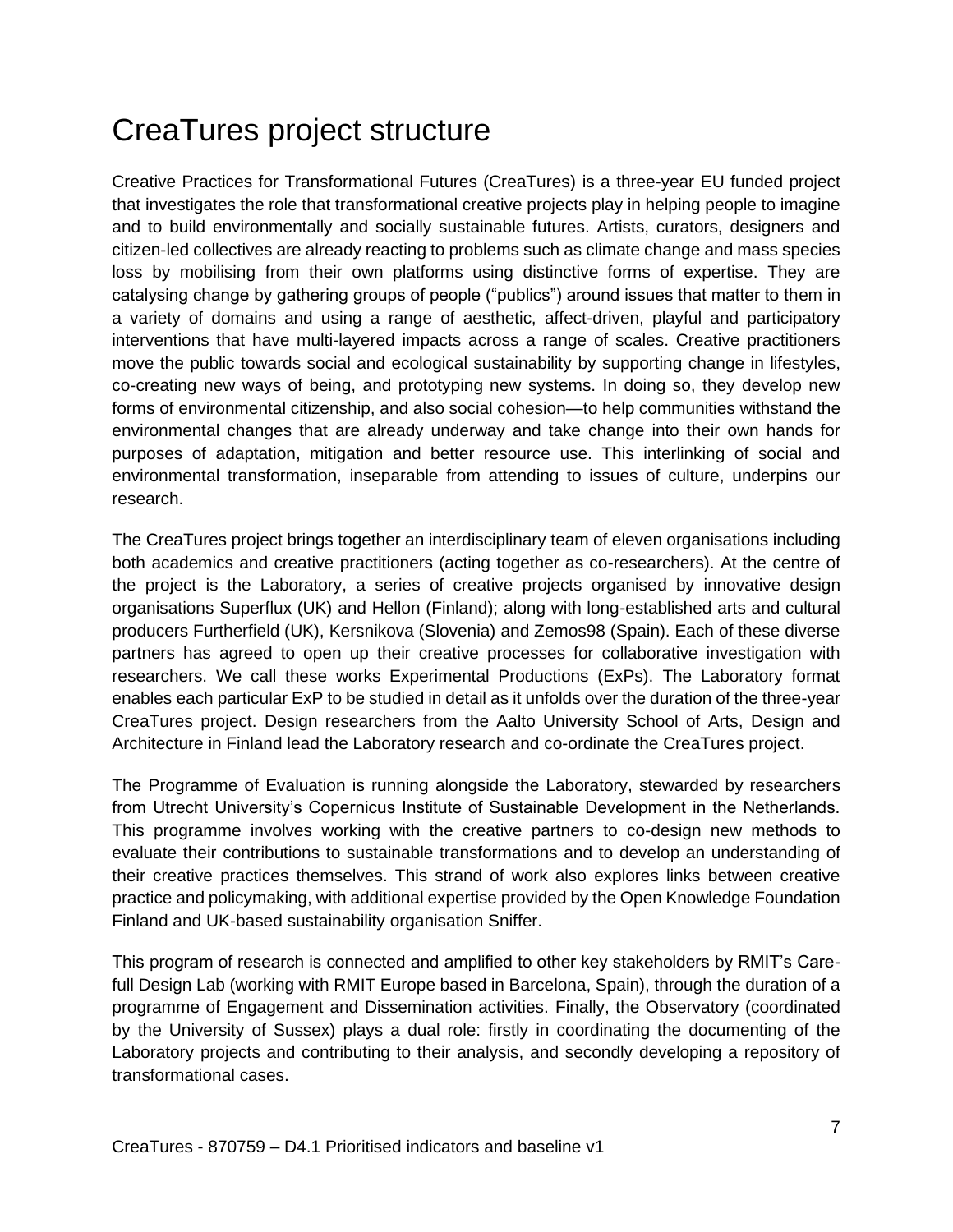This report outlines key research trajectories for the Evaluation of Creative Practice in relation to Sustainable Transformations - using 3 scopes: 1) indicators and thresholds for transformation through creative practice; 2) evaluation practices of creative practitioners; and 3) evaluation at the level of systems. It has been compiled by researchers at Utrecht University, in collaboration with researchers from the University of Sussex and our partner organisation Sniffer.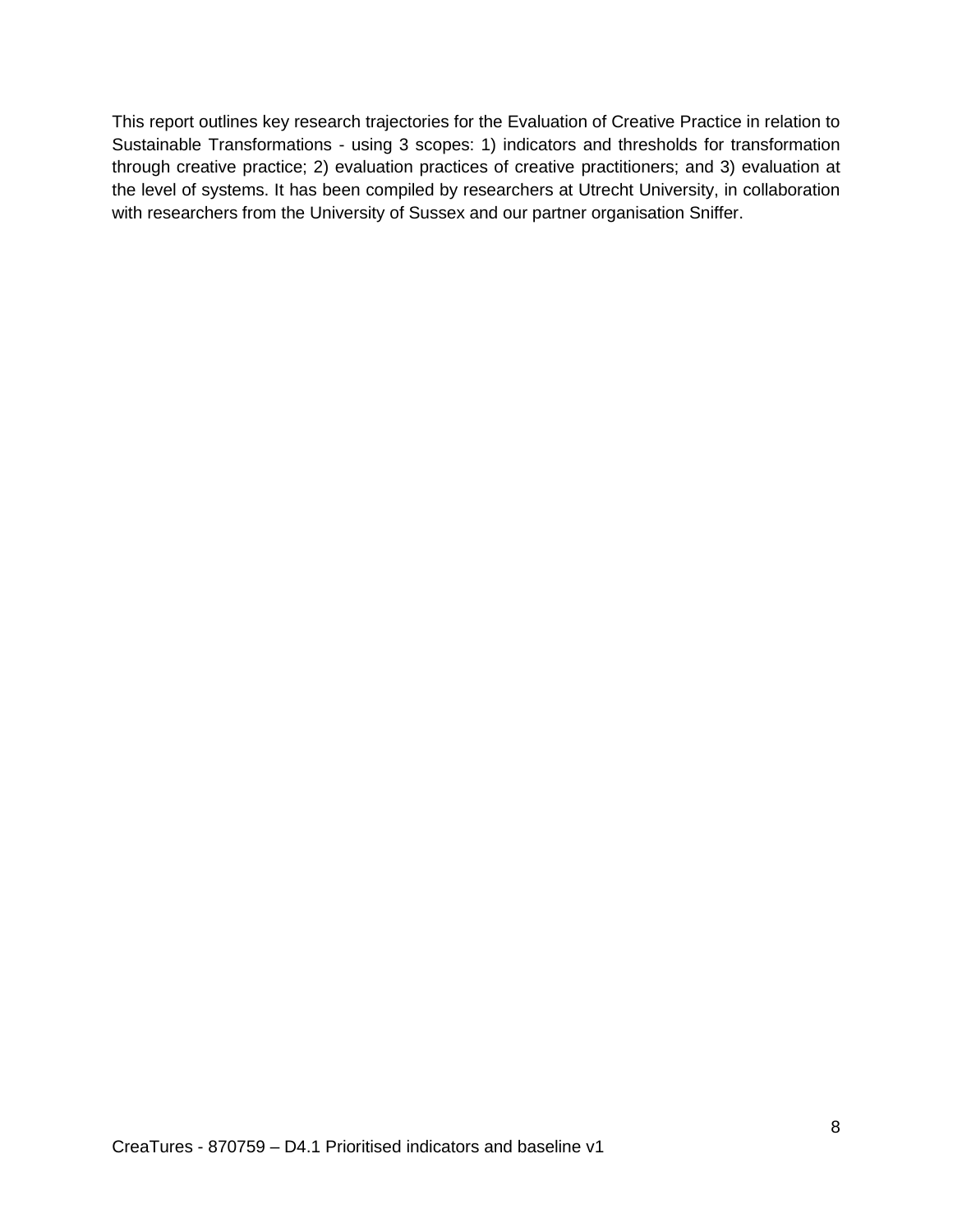## <span id="page-8-0"></span>1.Introduction

The Horizon 2020 CreaTures Project investigates how creative practices can contribute to sustainability transformations. In the CreaTures project, we work together with creative partners in the shared recognition that socio-ecological systems have been deeply degraded by human action and that a change to our collective actions is urgently required. Within CreaTures, the evaluation work package (WP4) creates new tools for understanding how to evaluate the contribution that creative practices make towards sustainability transformations.

This involves unpacking existing evaluative practices (both research-oriented and organisational), plus trialling new modes of evaluation to provide new ways to understand the value of creative processes in producing specific forms of change. Beyond understanding, we aim to develop an approach to evaluation that supports creative practitioners, governing actors, researchers and others in their aspiration to work towards various socio-ecological transformations. We are convinced that in order to do so, we need to bring the three elements - creative practices, sustainability transformations, and evaluation - into the conversation so they can strengthen each other.

Throughout this deliverable, we will use the following terms that often come up when thinking about evaluation:

A 'unit of analysis' is the specified and bounded subject of what any attempt to analyse a complex process may focus on. For instance: an individual and their behaviour regarding a certain topic; a policy process; a city; a network of organizations (Babbie, 2020).

An 'indicator' is a unit of analysis, operationalized for evaluation. So for instance, if individual behaviour is the unit of analysis, the indicator may be 'individuals' willingness to participate in local decision making' (Jupp, 2006).

A 'threshold' is a state of an indicator to which the researchers or evaluators assign significance (Jeakins et al. 2014).

It is important to note that we will use these terms, but they will be used in a highly critical and reflexive manner. Units of analysis, indicators and thresholds come from positivistic traditions of research and evaluation that assume an objective reality out there that is not mediated by different worldviews and ways of being. As researchers embedded in social science and the humanities, we see that this positivist research position is highly problematic when it comes to the deep problems of sustainability and the need to transform society (Funtowicz and Ravetz 2008; Gibbons et al. 1994). This is the case generally - but it is especially true when it comes to researching creative practices and their relationships to societal change - since creative practices engage with human complexity in ways that are incredibly hard to box in without destroying their complexity. Moreover, we recognize that evaluation practices themselves shape social realities by selecting, filtering, framing and labelling the complexities of life. The reason we will still use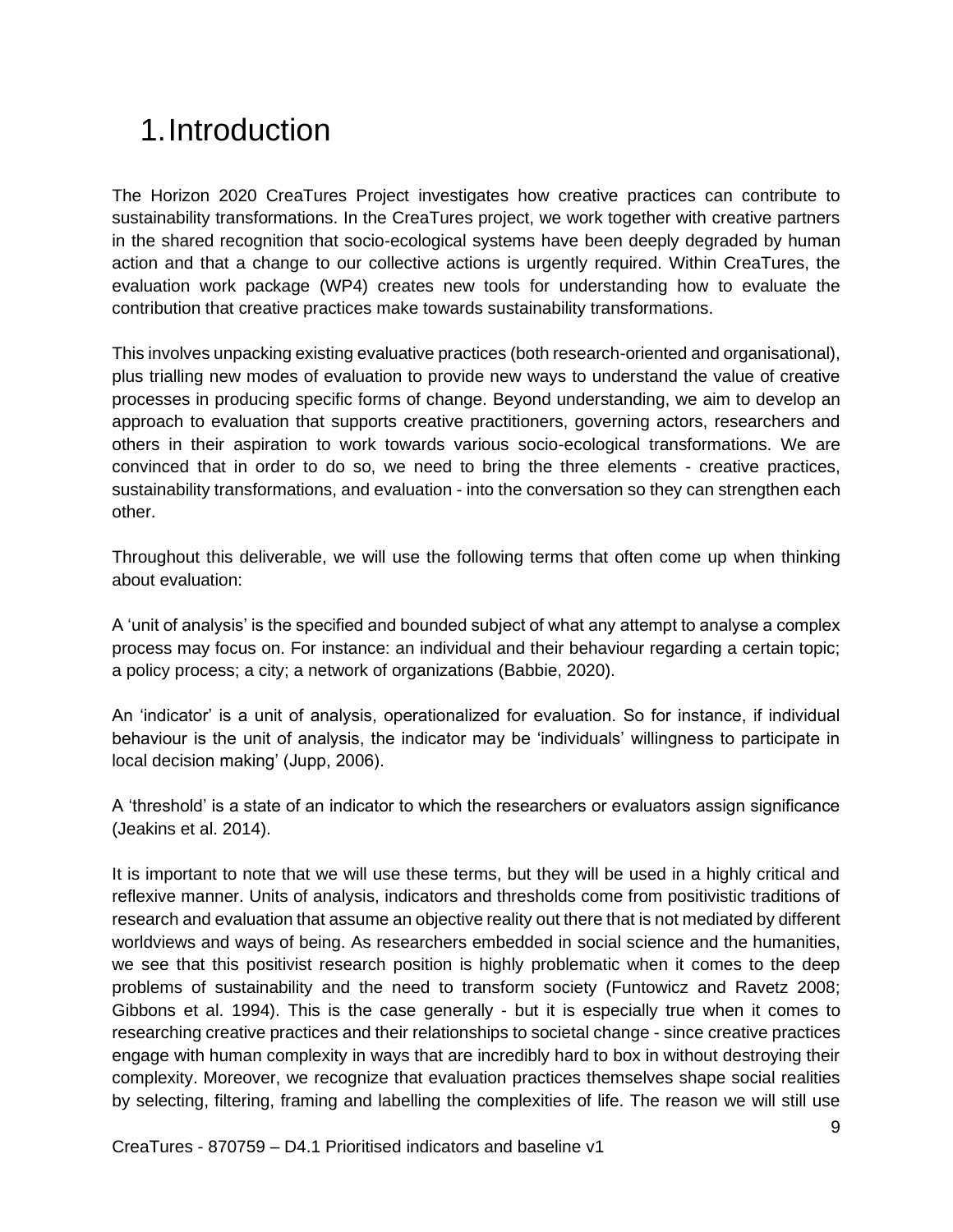units of analysis, indicators, and - if they can be established - thresholds is because they do allow us to help focus the energies of research efforts toward specific aspects of change processes. Who is studying what (unit of analysis)? What would be relevant to measure in terms of change (indicator)? What does significant change look like (threshold)? Always asking - according to whom and for what reasons (political, disciplinary, ideological etc. etc.)? It is important to realize that these units of analysis, indicators and thresholds will often provide a shorthand for more complex analyses.

Finally, in the CreaTures project, we use the cross-sectoral framing of 'creative practice.' We chose to do so because our pilot research found that similar forms of environmentally engaged practice have been occurring across very different creative fields (Light et al, 2018). One of the key aims of the CreaTures project has, therefore, been to create a platform and connect practitioners creating environmentally engaged work across disciplinary divides. Our expansive definition of creative practice has also emerged from this pilot research. The creative practice may include "all constructive and imaginative labour: from writing, art and theatre to designing to repair cafes and open data hackathons; from community development to storytelling to participative citizen science and experimentation" (Light et al 2018: 3).

More specifically, the creative partners in the CreaTures consortium include artists, artistic producers, designers, curators and social change activists, and so we have a natural focus on these fields. To go further, we might flag up our partners' profound interests in participatory processes, networked art forms, bio arts, service design, critical and speculative design, citizenled activism and social change-making. Working with the term "creative practice" presents a set of complex challenges for understanding what these practices *do* in the world. What happens when creative practitioners create artworks, experiences, exhibitions, texts, educational programmes, organisational forms, networking platforms, business models (and more) to work on the problem of "un-sustainability"? Creative works may take on meaning in the specific context of a field's stated boundaries, or shared imaginations.

All of the partners in CreaTures were invited to participate in the project because they have a mission to work towards socio-ecologically sustainable futures. They may describe themselves as being purposeful, spectacular, aesthetic and relational. They are simultaneously groups of individuals but plugged into large networks of support, interest, collaboration and dissemination. They are interested in the personal but set it against a backdrop of systems thinking, critical of the financial, legal and care structures within society and at different tiers. They understand the relations between local stressors and systemic human and environmental conditions. They function in many worlds and across different vocabularies and scales. They reshape to fit – as we have seen in their adaptations to the pandemic structures – but they hold on to a core vision of socio-ecological sustainability.

Following the observation that evaluation practices also frame and can even direct change, in this deliverable, we will investigate three 'scopes' of interest for the evaluation of creative practices. In terms of scope 1, we investigate *how the literature tracks how societies transform and how changes associated with creative practices are being mapped to these changes.* For this, we draw on literature from various relevant fields. For the second scope, we focus on *how creative*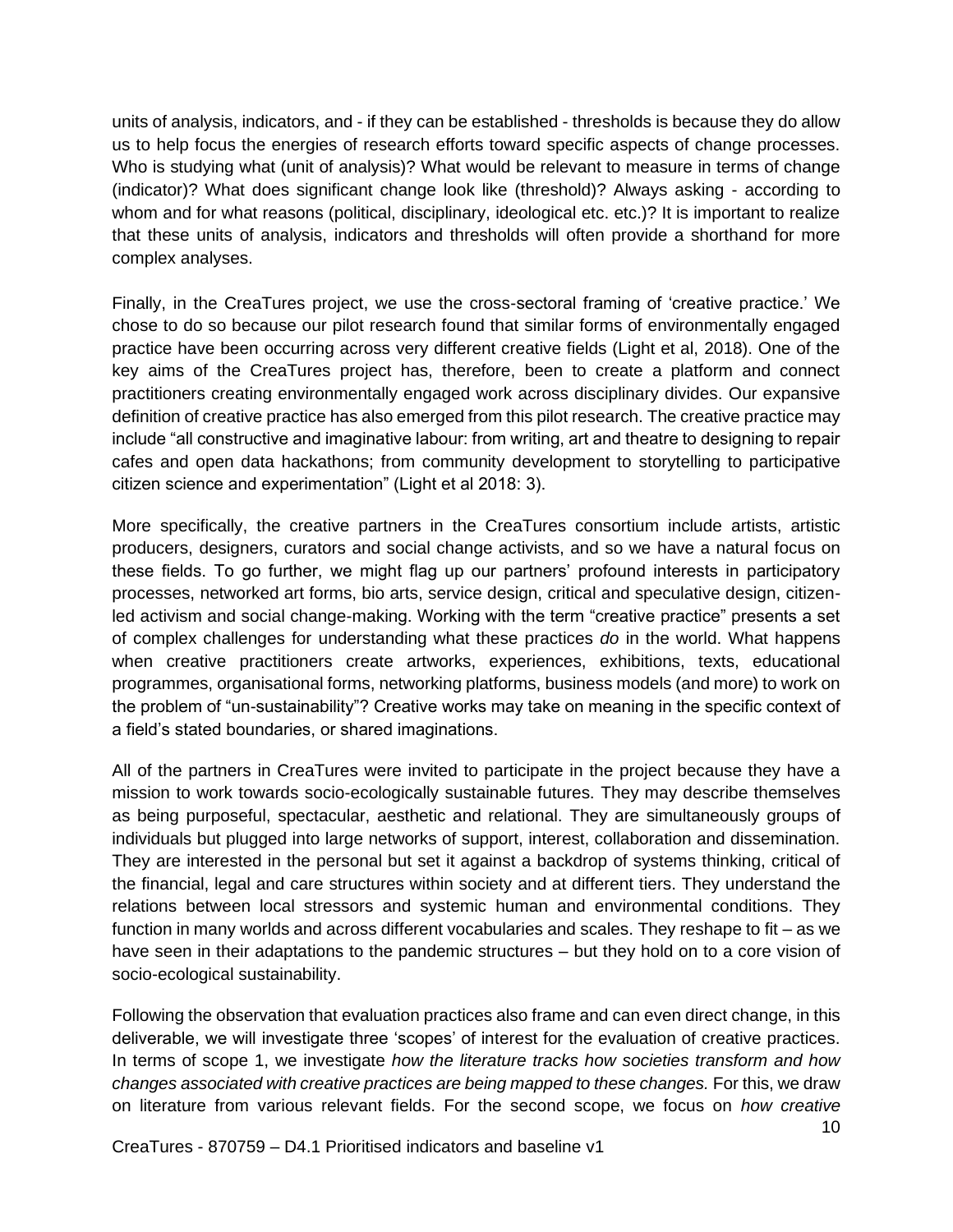*practitioners use evaluation to understand themselves and communicate to others*. For the third scope, we investigate *how the work of creative practitioners is being evaluated and understood by those operating in their contexts - governing actors and others.* 

| Table 1: Three scopes for investigating the evaluation of creative practices. |
|-------------------------------------------------------------------------------|
|-------------------------------------------------------------------------------|

|                                                                                                                                                                                          | Scope 1: Mapping indicators for evaluation in creative practice                                               |  |  |  |  |  |
|------------------------------------------------------------------------------------------------------------------------------------------------------------------------------------------|---------------------------------------------------------------------------------------------------------------|--|--|--|--|--|
| Focus                                                                                                                                                                                    | Sources                                                                                                       |  |  |  |  |  |
| <b>Societal change:</b> What are the indicators<br>that show that something is changing in<br>How do creative<br>practices<br>society?<br>contribute to such transformations?            | Transformation Literature; literature on creative<br>practice.; drawing on CreaTures evaluation<br>workshops. |  |  |  |  |  |
|                                                                                                                                                                                          | Scope 2: Evaluation practices of creative practitioners                                                       |  |  |  |  |  |
| Focus                                                                                                                                                                                    | Sources                                                                                                       |  |  |  |  |  |
| How do creative practices understand<br><b>themselves:</b> What are the indicators that<br>show<br>creative<br>practitioners<br>how<br>understand/evaluate/communicate<br>their<br>work? | Evaluation literature, drawing on CreaTures<br>evaluation workshops.                                          |  |  |  |  |  |
|                                                                                                                                                                                          | Scope 3: Evaluation practitioners of governing actors                                                         |  |  |  |  |  |
| Focus                                                                                                                                                                                    | <b>Sources</b>                                                                                                |  |  |  |  |  |
| governing actors and others<br>How<br>evaluate creative practices: What are the<br>indicators that show the shifts in the<br>external evaluation of creative practice?                   | Literature on regimes of value, drawing on<br>CreaTures evaluation workshops.                                 |  |  |  |  |  |

In this deliverable, we explain that, next to evaluating how creative practices contribute to changes in society (scope 1), their own evaluation practices can also be a part of the problems and solutions in sustainability transformations (scope 2); and so can, in turn, the ways in which the creative practices are being evaluated by others (scope 3). This way, we provide a kind of 'double meta'-perspective on evaluation practice.

We start this deliverable with an analysis of the indicators and thresholds of change as described in the transformations literature - and how creative practices might contribute to change in these indicators (scope 1). Building on this review, we discuss scope 2, and scope 3, building on workshops and dialogues with CreaTures members. The deliverable ends by articulating the key ideas that underpin our approach to evaluation by describing the shared research priorities that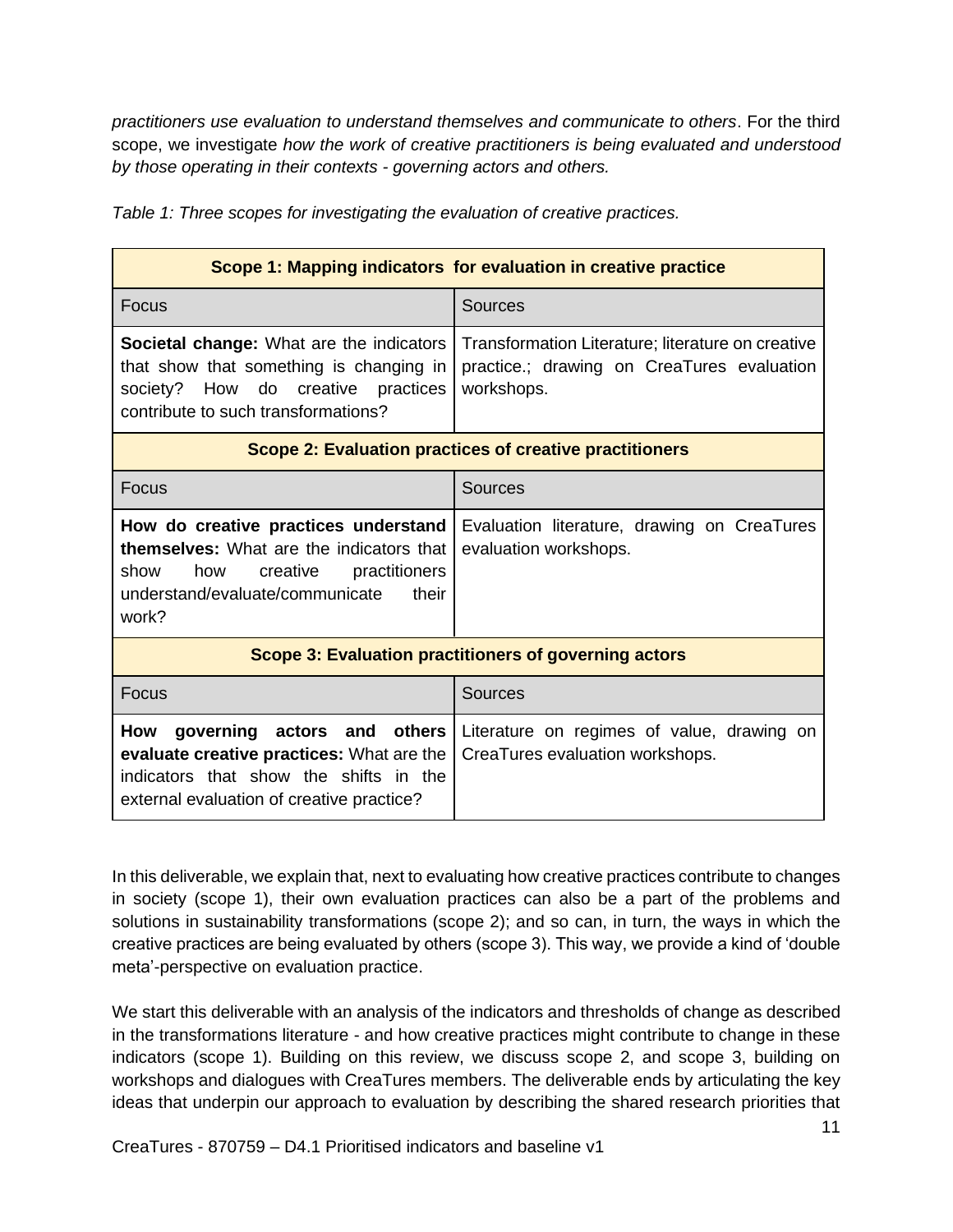emerged from our interdisciplinary exchanges. Also, it advances a set of research trajectories that we want to pursue based on our theory of change.

This document should be read alongside Deliverable D4.3 Guidelines for participatory impact monitoring, which outlines the practical work that we have done with ExP practitioners to learn about their existing modes of evaluative practice and to co-design open mechanisms into each work. For further reflections and research on the impact of COVID-19 on creative practice more broadly, see deliverable D2.2.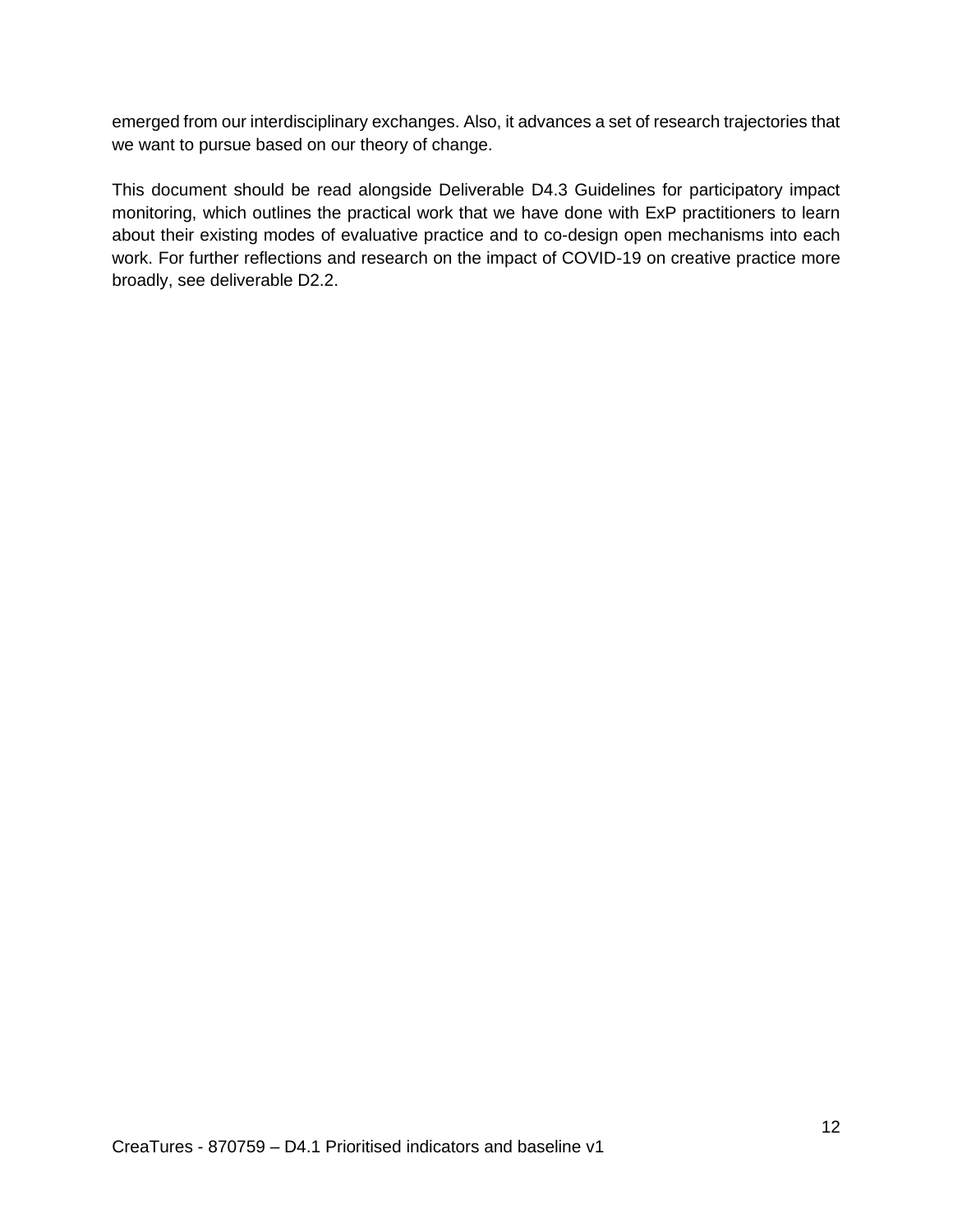## <span id="page-12-0"></span>2.Indicators and thresholds for evaluative practice

Below, we will investigate the tree outlined scopes for evaluation: indicators and thresholds for creative practice & transformations (scope 1); evaluation practices of creative practitioners (scope 2); and how creative practices are being evaluated by others (scope 3). Note that the main focus of this deliverable is on scope 1 as a basis for evaluation research in CreaTures. Scope 2 will be discussed based on workshops with CreaTures practitioners. Scope 3 will be introduced as the focus of later project research dedicated to governing actors.

### <span id="page-12-1"></span>Scope 1: Mapping indicators for evaluation - creative practices in the context of sustainability transformations

We have conducted a multi-dimensional literature analysis to identify change indicators in the transformations literature - and associated thresholds.

To structure and bound this literature analysis, we focused on a key concept in transformations theory - leverage points, or places to intervene in a system, as developed by Donella Meadows (Meadows, 1999). This framework, based on complex systems science, drives thinking about transformation and change. The core idea of the leverage points perspective is that places to intervene in systems can be identified from more superficial but relatively more straightforward to deeper interventions that have more of an impact but might be more difficult to achieve (see figure 1).



*Figure 1. Leverage points, or places to intervene in a system. Adapted from Meadows (1977) by Angheliou (2018).*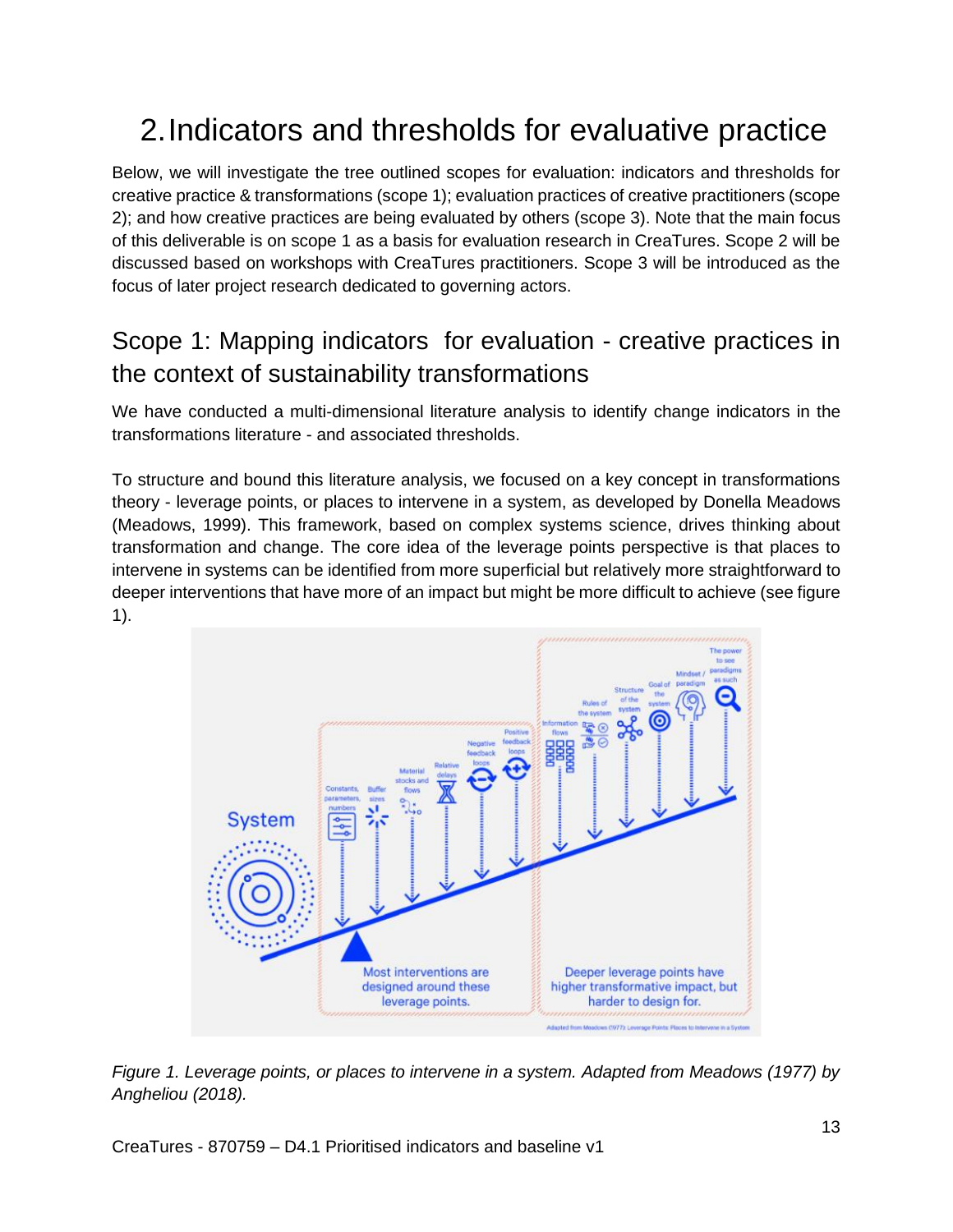As we will see, this leverage points framing is also going to be very useful for distinguishing where creative practices may be more impactful.

Similarly, the body of literature that is most useful to draw on for our indicators and thresholds is transformation literature building on this notion of leverage points. A seminal special issue in the leading sustainability journal Sustainability Science has been published recently (Leventon et al., 2021) that presents a set of papers that each investigate how leverage points can be investigated for transformational change. This special issue served as our core body of literature - along with the fundamental papers that informed it.

Next to the leverage points approach another way in which we structured our analysis was multilevel framing (Cash et al. 2006; O'Brien et al. 2013). We used a specific set of levels - individuals, local communities, organizations, and institutions and systems - because this connected most clearly with the CreaTures framing of systems change. With this framing, we want to emphasize the importance of connecting the individual scale to the collective scale (Stoetzler et a., 2002). By this, we mean that the mental processes of an individual can contribute to a collective process of imagining change, and the vision of a collective can affect a person's individual experience and actions. Hence, In the words of Abson et al., (2017) "What matters for any sustainable and just transformation will be how a change restructures, reconnects, and remakes the meanings of relationships between people, and between people and the ecosystems in which they are embedded." The combination of the two frames resulted in a framework for our analysis of indicators - see Table 2.

This is a simplified table, and the significantly more elaborate version including indicators, thresholds and references can be accessed with the following link[:](https://docs.google.com/spreadsheets/d/11ghulRbMnwlMZwetcusrr-ZErolbNOUDad0kv7Lx3N4/edit#gid=0) [https://docs.google.com/spreadsheets/d/11ghulRbMnwlMZwetcusrr-](https://docs.google.com/spreadsheets/d/11ghulRbMnwlMZwetcusrr-ZErolbNOUDad0kv7Lx3N4/edit#gid=0)[ZErolbNOUDad0kv7Lx3N4/edit#gid=0.](https://docs.google.com/spreadsheets/d/11ghulRbMnwlMZwetcusrr-ZErolbNOUDad0kv7Lx3N4/edit#gid=0) It will also be added to this deliverable in the appendix.

Table 2 presents qualitative indicators and thresholds because the contributions of creative practices to transformations are typically researched using qualitative methods - and they cannot be quantified in general without looking at the specificity of each project context individually. The transformative agency of creative practices involves different forms of system entrepreneurship and is distributed across scales and multiple agents, in other words, it is collective. Yet, transformative processes can never be entirely controlled, and thus, the causal relationship between practices and transformation is difficult to discover (Moore & Milkoreit, 2020). Moreover, as described in the introduction, we recognize that evaluation practices themselves shape social realities by selecting, filtering, framing and labelling the complexities of life. To elaborate, artsbased inquiry, in its open-ended approach (as opposed to fixed solutions and outcomes) may reveal surprising connections (Kagan, 2010; Barona & Eisner, 2011). The generated insights (that is, the interpretations of meanings rather than 'positive facts' and processes) are likely to be highly situated, context-sensitive and containing multiple perspectives. Hence, by using qualitative indicators and thresholds, our qualitative, inductive approach to data generation and analysis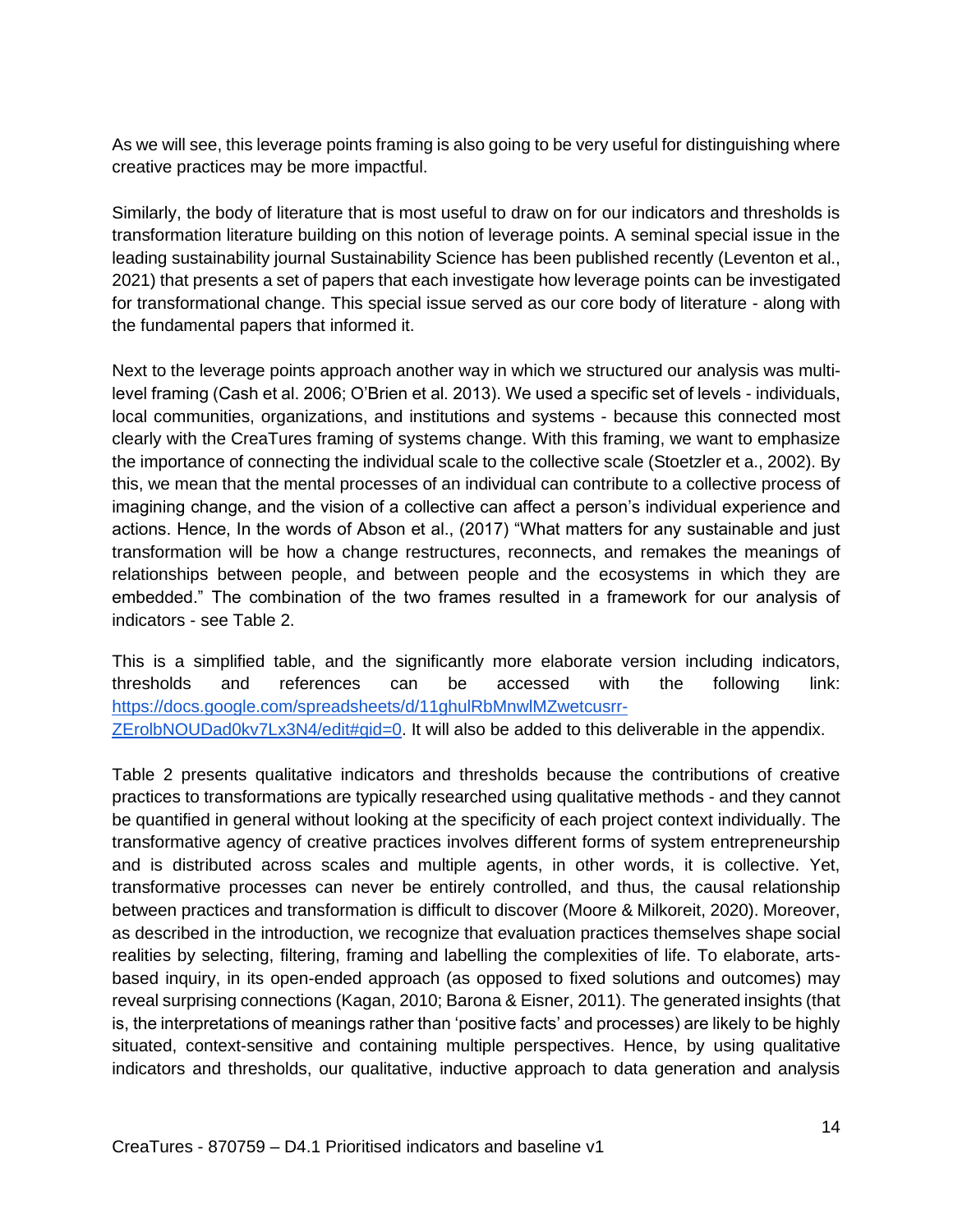allows us to grasp the complexity and open-ended nature of the experiences (Galafassi et al., 2018a).

The thresholds were defined carefully based on the literature that provided the indicators, while taking into account the notion that both overly optimistic and overly pessimistic desired states (i.e. thresholds) may evoke a similar effect, in that they feel too decoupled from the actual, collective present to enable creative practitioners to feel connected to them (Moore & Milkoreit, 2020). With these thresholds, we aim to focus on the steps required to move away from the present system toward transformed futures (Pigott, 2018).

We acknowledge that the process of establishing thresholds for qualitative indicators in the context of creative practice and transformation can be seen as a process of visioning: the process of co-creating an image of a desired world (i.e. state) in which practitioners would engage and work towards. We also want to emphasize that the task of visioning desired states (i.e. thresholds) is not solely up to us, referring to the research by Galafassi et al. (2018a) which states that instead of visioning desired states once and for all, visioning should be a dynamic effort of exploring alternative futures through sensory and aesthetic engagement that may progressively yield a sense of direction. They also state that arts-based approaches have an extensive repertoire of practices to support this task (Galafassi et al., 2018a).

After identifying the indicators and their thresholds in the literature, we estimated which of these indicators could be most directly affected by creative practices. We based this estimation on the CreaTures evaluation workshops described more elaborately in Deliverable 4.3 - where the influence of creative practices was described in one of the workshop exercises. This combination of transformation indicators and creative practices doubles as agenda-setting for research because each connection can support further investigation - in CreaTures and beyond.

Apart from the evaluation workshop, we also based our estimations of creative practice influence on transformations literature. For instance, Galafassi et al. (2018b) describe how in global change and sustainability literature, arts-based practices have been argued to play a variety of roles in transformations. They identify 12 dimensions of climate change transformations possibly accessible through arts, which correspond well with our framework and indicators/thresholds. See Table 1. In the Galafassi et al. (2018b) paper for an elaborated description of these potential roles of arts-based practices as identified by them.

Table 2: *Simplified version of the table for Indicators of change for Creative Practice & Transformations. The rows represent different system levels; whereas the columns represent different places to intervene in systems (following Meadows, 1977). See the text for a link to a more detailed table with thresholds and references. The different colourings in the cells represent an application of the CreaTures project partners' reflections on where creative practices have less or more direct impacts: Lighter orange for low/indirect influence; darker orange for medium direct influence; and bright orange for high direct influence.*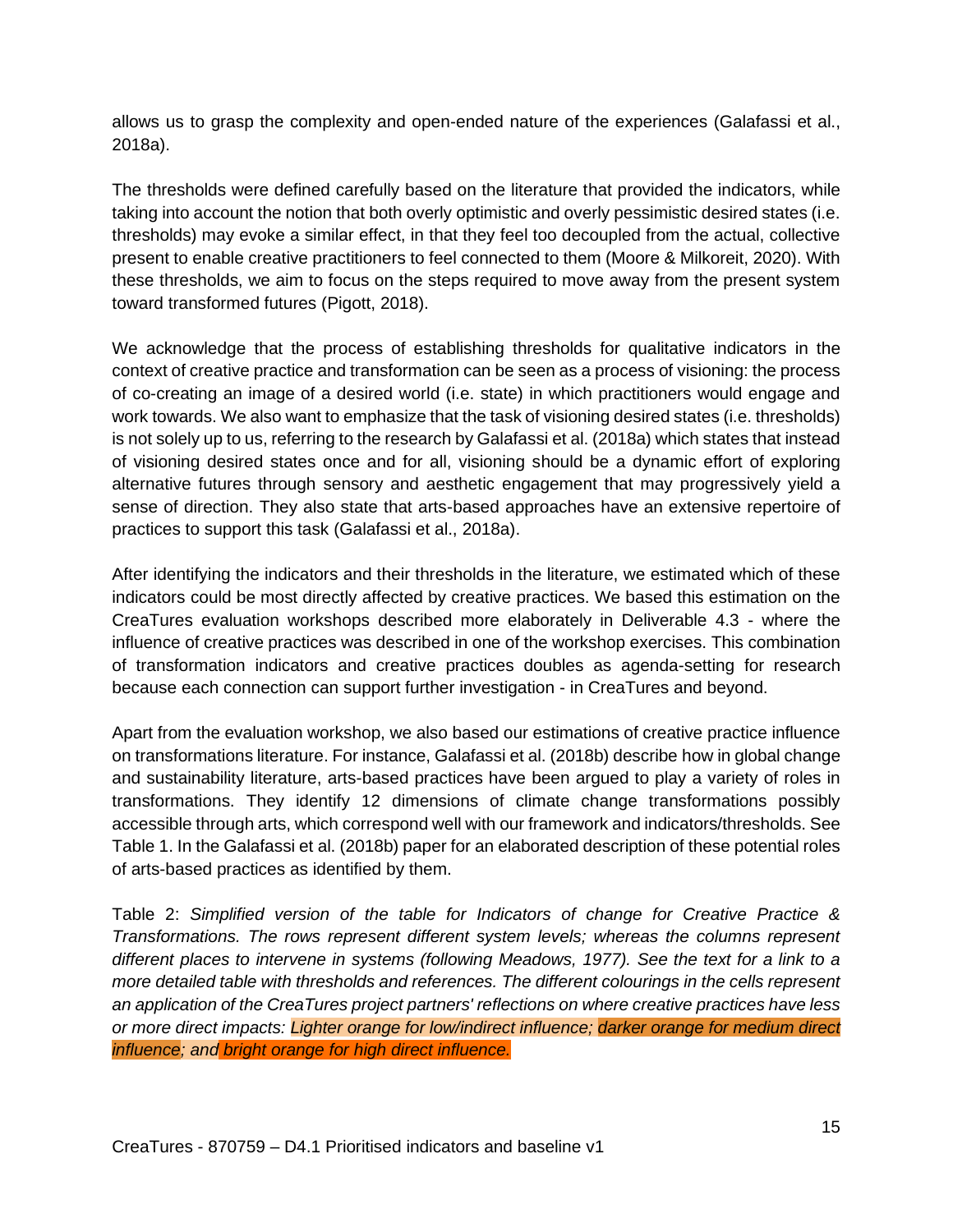|                                   | <b>Most interventions are</b><br>designed around these<br>leverage points |                                                                     | Deeper leverage points have higher transformative impact,<br>but are harder to design for. |                                                     |                                                                            |                                                              |  |  |
|-----------------------------------|---------------------------------------------------------------------------|---------------------------------------------------------------------|--------------------------------------------------------------------------------------------|-----------------------------------------------------|----------------------------------------------------------------------------|--------------------------------------------------------------|--|--|
|                                   | <b>Material</b><br>flows                                                  | <b>Feedback</b><br>and delays                                       | <b>Knowledge</b><br>and<br>information<br>flows and<br>systems                             | <b>Rules of</b><br>the system                       | <b>Intentions</b><br>and goals of<br>the system                            | Mindsets,<br>paradigms,<br>worldviews,<br>values             |  |  |
| Institutional/systemic            | Power                                                                     | Formal<br>institutions<br>support<br>local<br>dynamics              | Infrastructures<br>for imaginaries<br>and default<br>options for<br>decisions              | System<br>design/stru<br>ctural<br>change           | Aligned<br><b>interventions</b><br><b>towards</b><br>goals                 | <b>Question</b><br>mental<br>models and<br>narratives        |  |  |
|                                   | Economic<br>measures                                                      | Accountabil<br>ity effects                                          | <b>Systems for</b><br>sustainability<br>innovation                                         | <b>Transforma</b><br>tive<br>actions'<br>legitimacy | Sustainable<br>whole<br>system goals                                       | <b>Dominant</b><br>system<br>definitions                     |  |  |
|                                   | <b>Energy and</b><br>motivation<br>for change                             |                                                                     | <b>Opening</b><br>spaces for co-<br>creating                                               | Organisati-<br>onal trust                           | <b>Political</b><br>economy of<br>power<br>structures                      | <b>Political</b><br>economy of<br>power<br><b>structures</b> |  |  |
| Organizational                    | <b>Resources</b><br>available for<br>change                               |                                                                     | Self-<br>assessment<br>techniques for<br>reflexivity                                       | <b>Challenging</b><br>established<br>rules          | <b>Openness of</b><br>power in<br>relationships                            |                                                              |  |  |
|                                   | Social<br>practices                                                       | Local<br>networks<br>and<br>communiti<br>es gaining                 | Interplay<br>between<br>formal and<br>informal<br><b>institutions</b>                      | <b>Sustaining</b><br>social<br>networks             | <b>Building local</b><br>trust,<br>maintaining<br>experience<br>and values | <b>Inclusion</b><br>less<br>powerful<br>voices               |  |  |
| Local networks and<br>communities | <b>Resources</b><br>available for<br>change                               | access to<br>formal<br>institutions                                 | Spaces for co-<br>creating                                                                 | From<br>symbolic to<br>real<br>participatio<br>n    |                                                                            | <b>Building</b><br>affection                                 |  |  |
|                                   | <b>Resources</b><br>and buffer                                            | <b>Adaptive</b><br>capacity to<br>cope with<br>structural<br>change | <b>Skills influence</b><br>system<br>structure.                                            | Power to<br>influence<br>system<br>structure        | <b>Efficacy in</b><br>altering<br>different<br>aspects of<br>the system    | Questioning<br>assumptions                                   |  |  |
| Individual                        |                                                                           |                                                                     | <b>System</b><br>entrepreneurs                                                             | <b>Reward</b><br>and<br>recognition                 | <b>Willingness</b><br>to change                                            | <b>Sustainable</b><br>worldviews/<br>paradigms               |  |  |

The indicators and thresholds on which creative practices within CreaTures are estimated to have a high, direct influence concentrate mostly at the right side of the table. These include the leverage points described by Meadows as the "deeper" leverage points that can potentially have a higher transformative impact but are more difficult to devise, implement and measure. The places to intervene in the system called knowledge and information flows and system and rules of the system are grouped into the analytical category "system structure", encompassing indicators like the capacity for self-organising system structure [\(Fischer and Riechers, 2019\)](https://www.sciencedirect.com/science/article/pii/S0264275119313265?casa_token=0OTa8q3QFxUAAAAA:afVGOMJRF0GIg9CtCh1TEegqplFqEd84c1M6NF2RW2X72FK5sVqcN693MBJNtr0Fdp0_5LF-HQ#bb0190). Thresholds for these kinds of indicators involve for example the achievement of the capacity to design for and with emergence, experimentation and learning (Angheloiu & Tennant, 2020).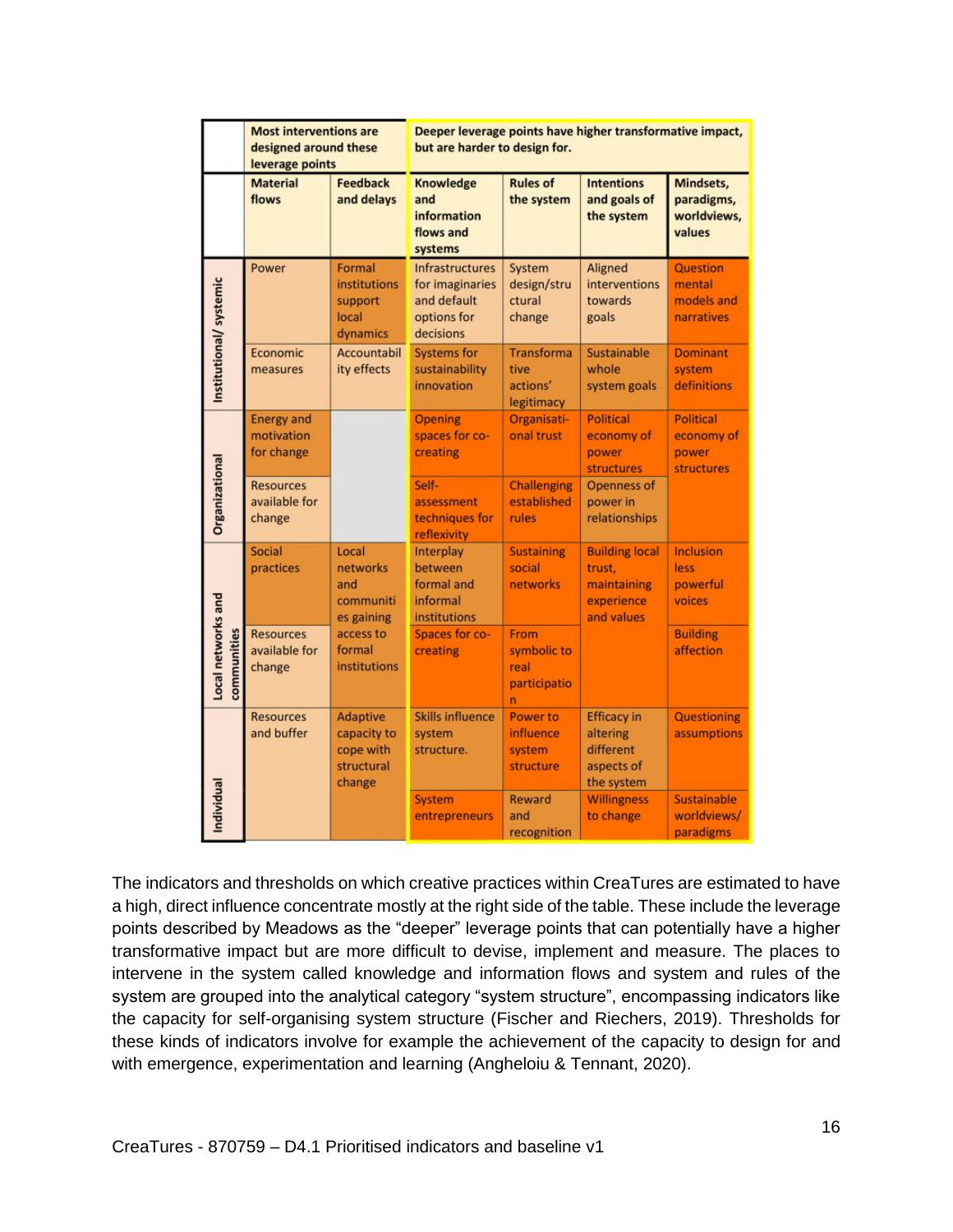An example of an indicator for the leverage point of knowledge and information flows and systems is: Opening spaces for co-creating at the local level. Inclusive information flows and network structures for the selection of stakeholders through negotiation (Moreno-Cely et al., 2021). The corresponding threshold for this indicator is: Spaces for co-creating have been established at the local level that embraces complexity and uncertainty. These include learning communities that focus on decolonising knowledge, being and actions (Moreno-Cely et al., 2021). Inclusive information flows and network structures are created that facilitate the selection and inclusion of stakeholders through negotiation (Schlaile et al., 2021).

The places to intervene in the system called intentions and goals of the system and mindsets, paradigms, worldviews and values are grouped into the analytical category "mental models", encompassing similarly called indicators. Thresholds for these kinds of indicators involve for example having the power to transcend paradigms through recognising them as such (Angheloiu & Tennant, 2020).

An example of an indicator for the leverage point of mindsets, paradigms, worldviews and values is: Sustainable individual worldviews/paradigms (Davelaar, 2021). The corresponding threshold for this indicator is: Individual worldviews/paradigms allow for sustainable transformation to take place (Capra and Luisi 2014; Kuhn 1996; Sterling, 2003; Zweers 2000).

Affirming what was described above, how these types of interventions contribute to transformations cannot be measured quantitatively, because they tackle underlying structures influencing patterns and flows and the underpinning mental models. They provide insights into "the system as it could be" (Angheloiu, 2018) and point us to the states that the indicators should achieve for them to be transformative.

It is important to mention that in the group of mental models an even deeper layer, -a lower place to intervene can be distinguished: that of "Myths and metaphors". This place is harder to change than anything else about the system and is therefore also the most difficult to measure. In a single individual, paradigm change can happen in a millisecond. All it takes is "a click in the mind, a falling of scales from eyes, a new way of seeing." (Meadows, 1999, p. 18). How to indicate changes at this deepest level is, however, still a subject for further research. The same counts for indicating the societal change at this level, which is even harder. Societies resist challenges to their paradigm more than they resist anything else (Ibid.).

The "shallower" places to intervene in the system at the left side of the table have a more incremental impact (Fischer and Riechers, 2019). Unsurprisingly, creative practices within CreaTures are estimated to have a lower and indirect influence here. More quantitative ways of measuring change are only possible at the utmost left side of the table and do not relate much to what creative practice does. In the words of Donella Meadows: "[parameters] *rarely change behaviour*. If the system is chronically stagnant, parameter changes rarely kick-start it. If it's widely variable, they don't usually stabilize it. If it's growing out of control, they don't break it." (Meadows, 1999, p.6).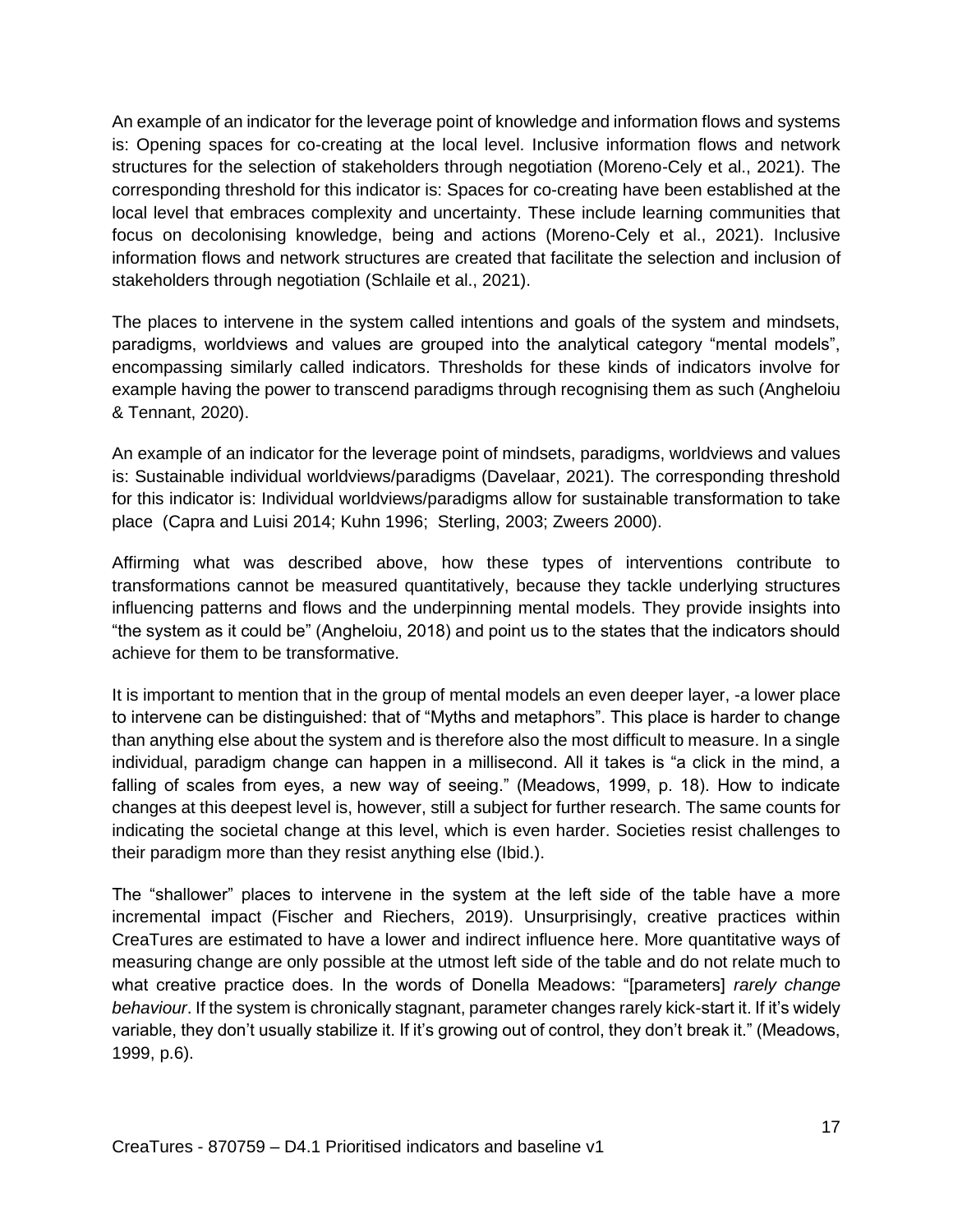Also, the influence of creative practices is likely to be highest and most direct on the indicators at the organizational, community, and individual levels, and lower and less direct at the institutional/systemic level. Creative practices are only estimated to have a direct influence at the institutional/systemic level on the indicators under mindsets, worldviews, paradigms, and values. This corresponds to the ideas of Thomas Kuhn (Kuhn, 1962), explaining that systemic paradigm shifts involve to keep pointing at the anomalies and failures in the old paradigm, keep speaking louder and with assurance from the new one, inserting people with the new paradigm in places of public visibility and power, and working with active change agents (in our case, creative practitioners) and with the vast middle ground of people who are open-minded (their participants) (Meadows, 1999).

#### <span id="page-17-0"></span>Scope 2: Understanding evaluation by creative practitioners

In the Scope 1 section, we have reviewed how transformations science understands indicators of change - organized across different levels and different leverage points. Here, we want to take a step back and provide a starting point for reflecting on how creative practitioners themselves evaluate their own work. More specifically, on this level, we investigate how creative practices evaluate, understand, and communicate about themselves and also how outsiders are evaluating them.

A workshop was conducted with all CreaTures partners (September  $30<sub>th</sub> 2020$ ), including creative practitioners leading the Experimental Productions (ExPs). Deliverable 4.3 explains the process and details of this workshop. Here, we are primarily interested in learning the following from this process - what aspects of the evaluation approaches of creative practices should be investigated? This question results in a number of key questions that we will develop into a full tool for evaluation re-design for creative practitioners (Deliverable 4.2).

1. How do creative practitioners understand their own contributions to transformations?

Asking this question offers a broad outline of how creative practitioners see their work function in the world, and in what ways it relates to transformation (as outlined in Scope 1). In the workshop, Answers included 'challenging existing values', 'building relationships', 'supporting governance capacity', 'knowledge brokering' and more.

2. What dimensions of value can be surfaced?

Each of the different ways in which creative practitioners understand their contributions to change in the world can be understood as a 'dimension' (Vervoort et al. 2012) of value that is perceived as being connected to the practice. For instance, relationship building implies an entire dimension of activity with many aspects, rhythms and textures of knowledge. Capturing these dimensions without 'flattening' them into specific indicators is an important second step.

3. What do creative practices want to learn for themselves?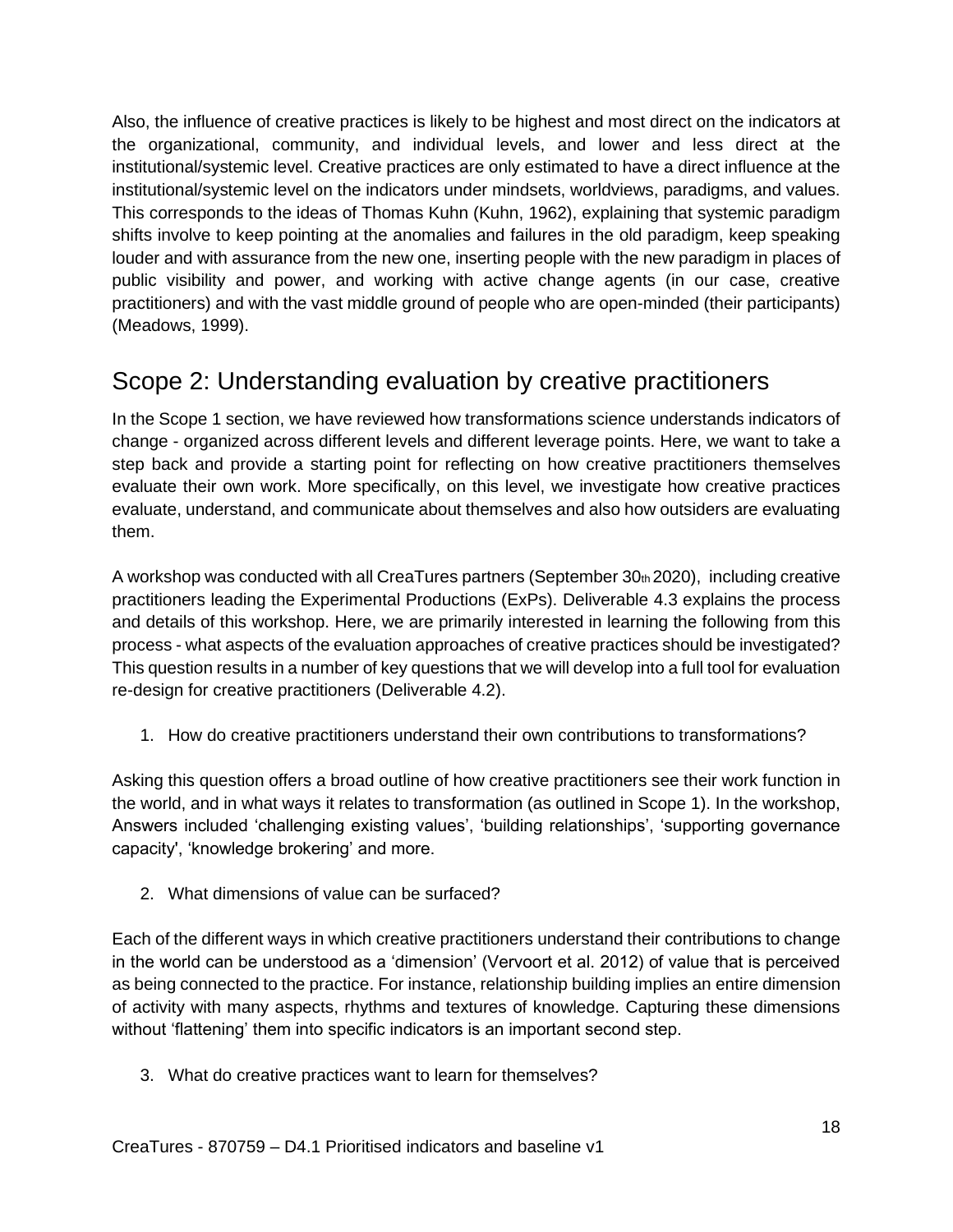Evaluation is conducted for the sake of internal or collaborative learning; and for the sake of communication (including reporting for funds, marketing, and more). Starting with internal learning, a question that can be asked about the evaluation of creative practices is - what do practitioners want to learn? This question can help establish more concrete units of analysis and indicators specific to internal learning - and help identify the methods for studying them. For instance, it may be possible to measure knowledge shifts through interviews and questionnaires with participants in a workshop; but the proliferation of key ideas and concepts may need a discourse analysis over a longer time period.

4. Who do Creative Practitioners want to engage with in terms of evaluation? What do they want to communicate to others?

Next, we move from internal to external engagement around different dimensions of value in evaluation. Who are key groups - funders, peers, networkers, potential players or users, etc. that creative practitioners want to engage with, and how do the evaluation practices of Creative Practitioners help achieve this communication? What units of analysis, indicators, thresholds and methods fit each of these goals? For instance, the Hologram ExP's organizers want to be perceived and understood as a health intervention - which means connecting to the health sector and using methods that help measure health benefits, in a qualitative, narrative manner.

5. How do Creative Practitioners understand interactions between different dimensions of value?

Having mapped out different dimensions of value, and having specified how these relate to learning and communication, the next question is - how do these different dimensions of value interact with each other to generate beneficial dynamics in terms of sustainability transformations?

6. How do Creative Practitioners understand how different dimensions of value relate to transformation?

Based on insights from the five previous steps, we can turn back to the question of how the various dimensions, indicators and methods of measurement are translated back to contribution to transformations. What are evaluative practices telling creative practitioners about the relationships between Creative Practice and transformations?

Note that this is where the fundamental tension in evaluating creative practice work for transformation comes up. In the CreaTures partners workshop, Creative Practice project members discussed the limitations of many evaluation methods in terms of capturing unintended and unexpected effects of Creative Practice work. As Scope 1 indicates, Creative Practice has great potential in contributing to the deepest levels of systems change - but these deepest levels are hardest to measure or evaluate in any straightforward manner. In-depth, long-term studies based on methods such as ethnography and collaborative self-evaluation with groups of participants have been indicated as the most useful in this regard by CreaTures creative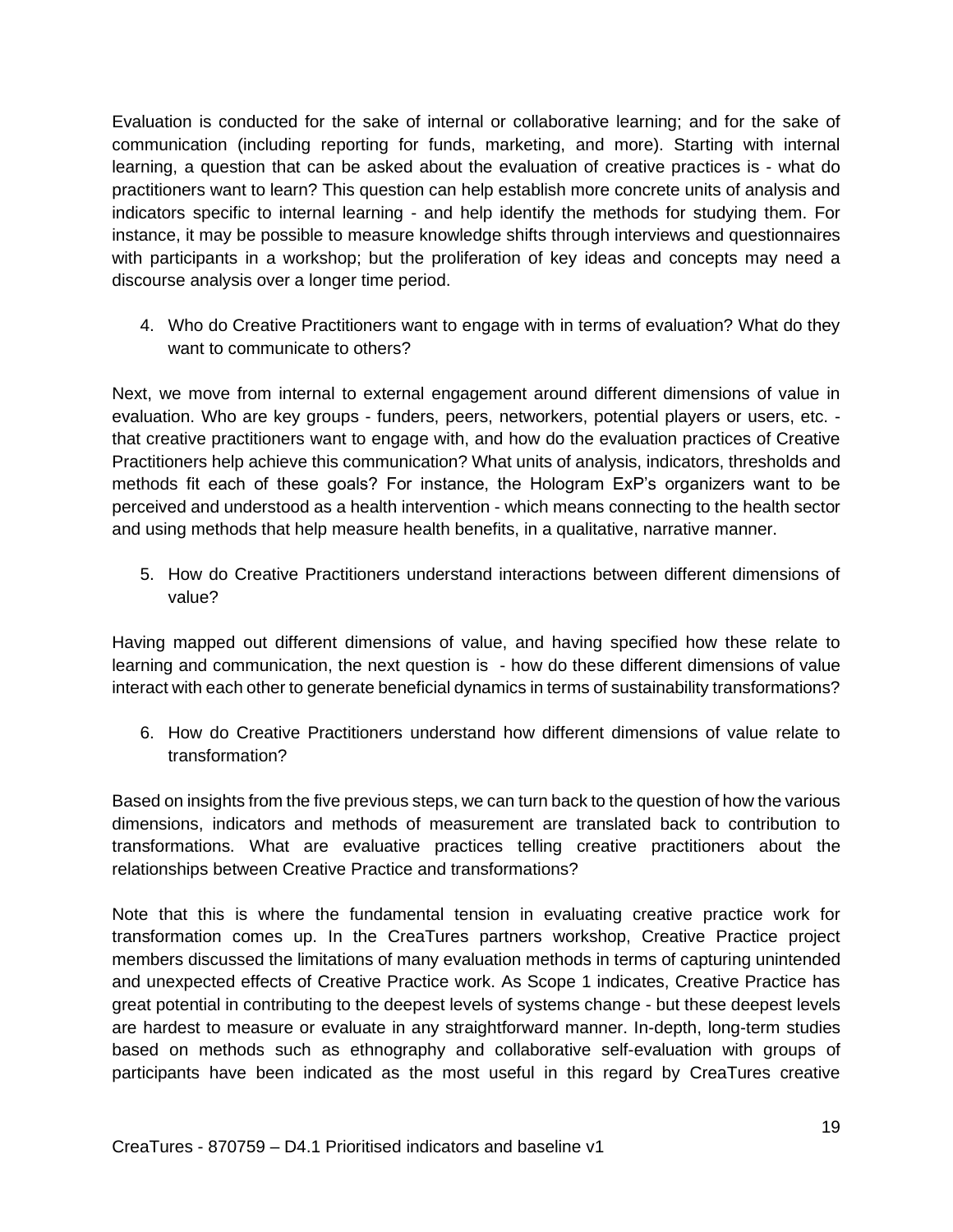practitioners - but they also point out some fundamental problems with the need to identify the impacts of any one creative project or process. This brings us to the third scope.

#### <span id="page-19-0"></span>Scope 3: Evaluation practices among governing actors

Another step back can be taken - away from the evaluations used by creative practitioners, and towards looking at how wider systems of evaluation limit and enable creative practices. The CreaTures partner workshops discussed in detail in D4.3 indicate that dominant forms of evaluation in the systemic contexts of creative practices have a major steering effect.

A key conclusion that emerged is that evaluation practices themselves need to be transformed. For creative practices to be understood as contributing to societal transformations, we should aim for the transformation of how Europe evaluates its creative practices. We focus here specifically on Europe since the CreaTures project is set at the European level. Evaluation by governments, investors and funders, key partners, educational institutions etc. is a key strategic force that shapes creative practices in Europe. Ultimately, the way such practices are evaluated or not evaluated plays a large part in their survival. Evaluation and metrics are important tools for enacting and perpetuating practices, and they can be key tools for transformation. As an example, the reflexive and deliberative reframing of metrics of success for transport in the city of Copenhagen has been used successfully to transform the city into a much more bike-oriented system (Jensen et al. 2017). However, the evaluation of creative practices is currently highly pathdependent and tied to historic biases. It is also highly fragmented and lacking transformative impulse or strategy. Finally, it is, in many cases, also highly insular and inwardly focused.

The need to transform evaluative practices leads us to the following conceptual model (see figure 2).



*Figure 2. Understanding the need for regime change in the evaluation of creative practices. Scopes 1, 2 and 3 are all integrated.*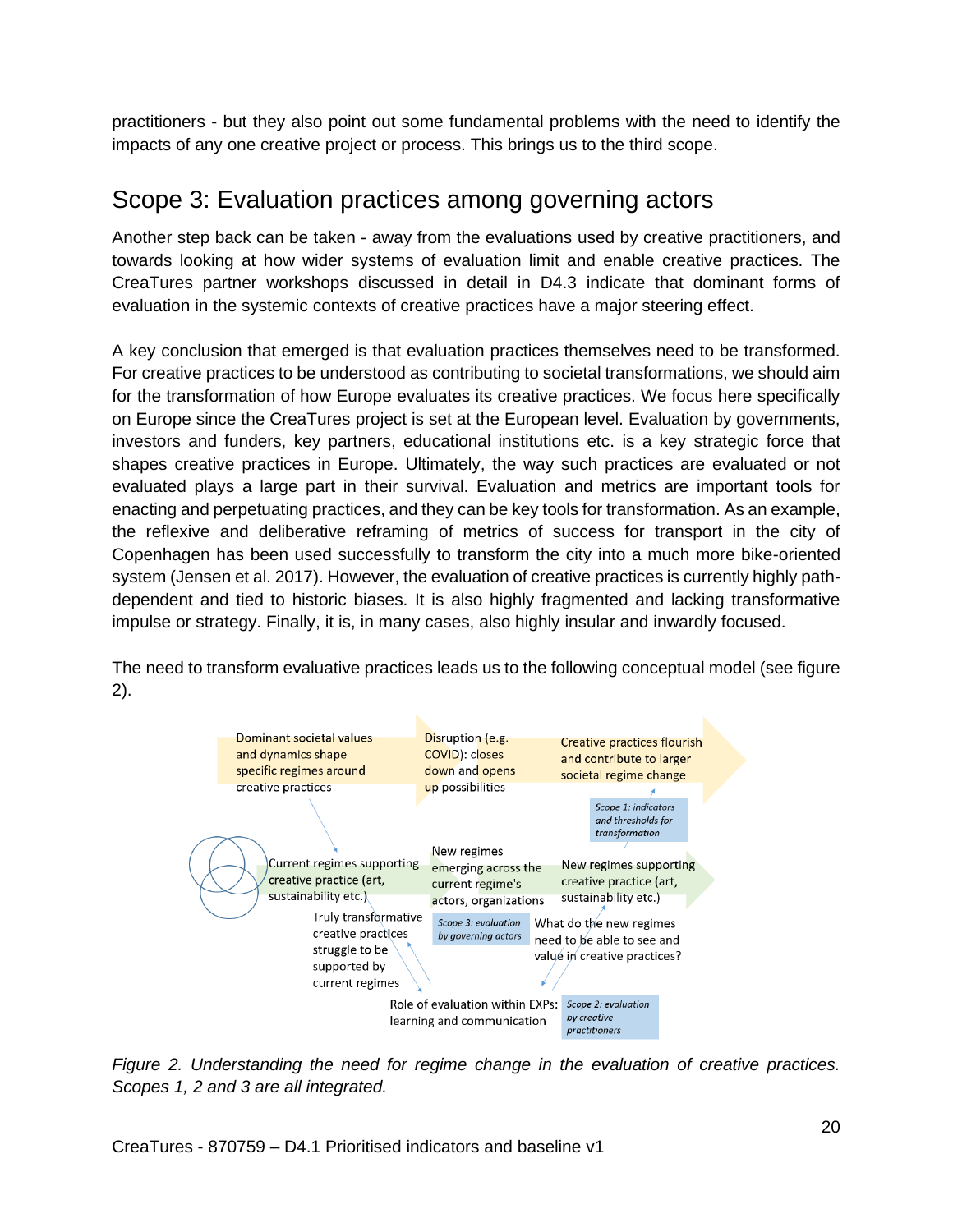Dominant values and dynamics shape specific 'regimes of value' (see also Deliverable 4.6) - ways in which creative practices are being valued (and not valued). Such regimes of value shape what is being evaluated by governing actors - policymakers, funders and others - including how peers understand and value each others' work.

The questions asked for Scope 2 can be asked to governing actors as well - including how these governing actors are themselves being evaluated in turn on their support for creative practices. Then, collaborative efforts to understand how evaluation practices and their supporting regimes of value can be shifted can be undertaken. This is a key activity for the policy engagement in the CreaTures project. Such a shift in regimes of value can be informed by Scope 1 - insights into how creative practices can contribute to larger-scale systems change; and Scope 2 - insights into how creative practitioners understand their own work. Shifts in regimes of value and evaluation can be made based on better recognition of the realities of change and of creative practitioners. This, in turn, can help create significantly better-enabling environments for creative practices to contribute to sustainability transformations.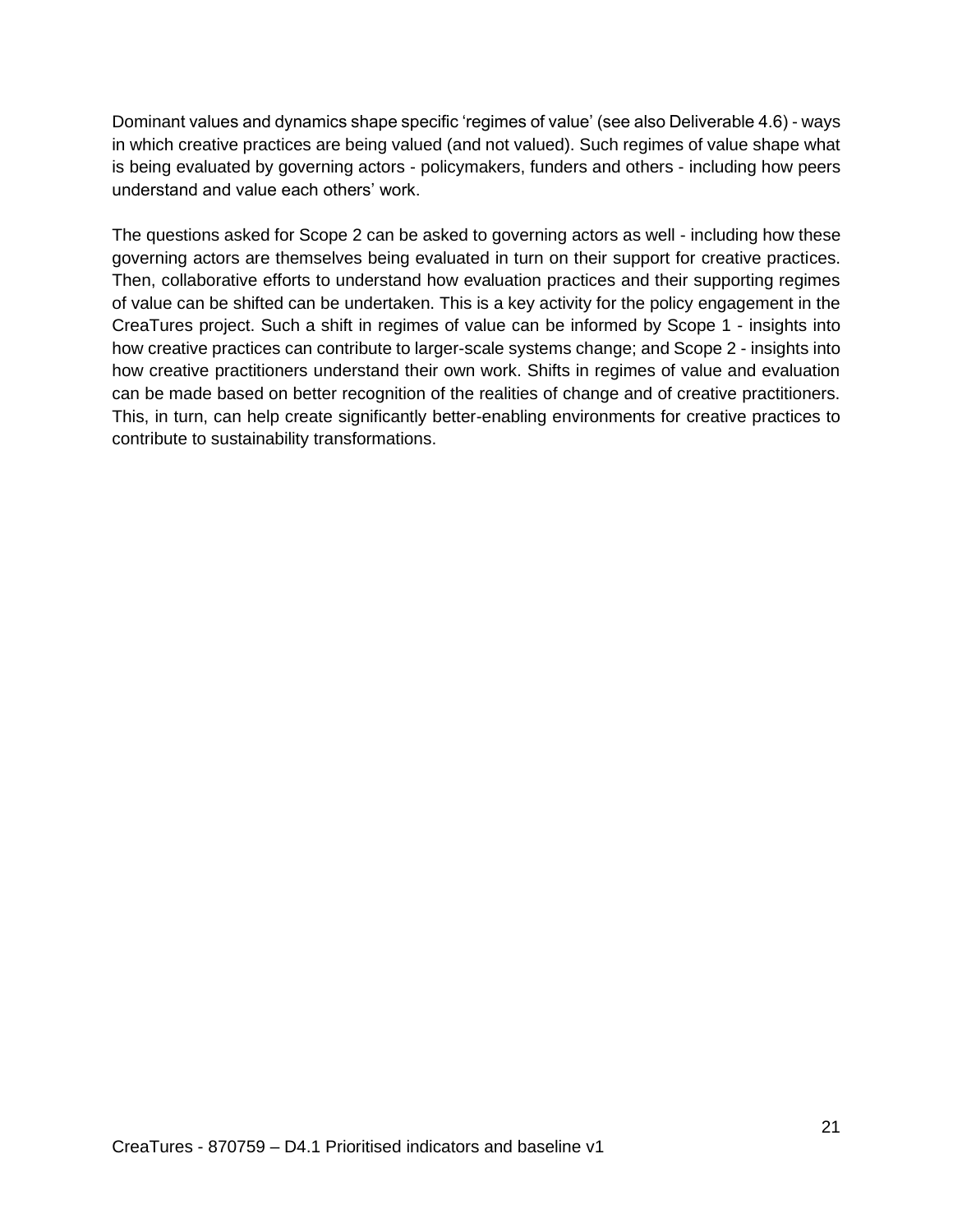# <span id="page-21-0"></span>3.Key ideas about the evaluation of creative practice

This supplementary section articulates the key ideas that underpin our approach to evaluation by describing the shared research priorities that emerged from our interdisciplinary exchanges discussed in D4.3, and building on the preceding chapters in this deliverable. In this section of the deliverable, we connect our thinking to specific communities, so the language and framings shift slightly. These communities represent important stakeholders in the project (e.g. creative practitioners, policymakers) as well as our various disciplinary backgrounds in arts, design and various domains of the social sciences. We believe that this is a productive approach to managing the dynamics of interdisciplinary knowledge production - finding alignments and also accommodating differences.<sup>1</sup>

### <span id="page-21-1"></span>Defining transformations to sustainable futures and creative practices

The CreaTures project aims to build on the work in this deliverable to further identify those aspects of creative practices that contribute most effectively to positive socio-ecological sustainable transformation. This is a normative enterprise to some extent, where we set "transformation" and "sustainability" as the bounds of a value judgement, in order to learn how creative practice contributes to our shared challenge of moving the world towards a more sustainable footing. Our project aims to be inclusive of both the epistemic cultures of sustainability science *and* creative practices, which produce different forms of knowledge in response to the problems of "unsustainability". In the face of climate breakdown, mass extinctions and the toxic consequences of capitalist production, creative practitioners have developed their own ideas about what needs to happen now, and in many instances, they are assembling their own knowledge canons. In this project, we, therefore, seek a wide definition of sustainability that includes known and urgent actions (such as decarbonisation) named by sustainability science - but that also makes room for experimental ways of life that answer recent calls for "system change" or system reimagination. We posit that these may form the core contribution made by creative practices.

Therefore, we have begun the project by opening up these two terms for shared exploration between researchers and practitioners. This is an essential step because previous attempts at interdisciplinary collaboration have demoted creative practices to the role of communicating an already-formed "message" about "sustainable" lifestyles or behaviours, leading to

<sup>&</sup>lt;sup>1</sup> We will continue our interdisciplinary exchanges as we create research outputs for the project, including writing research contributions for different research communities, and engaging the relevant stakeholders from within these communities. We envisage collecting these in book form towards the end of the project. The modular nature of the project's final output - the Open Creative Practice Framework - also gives us a way to aggregate the diverse insights into a coherent format.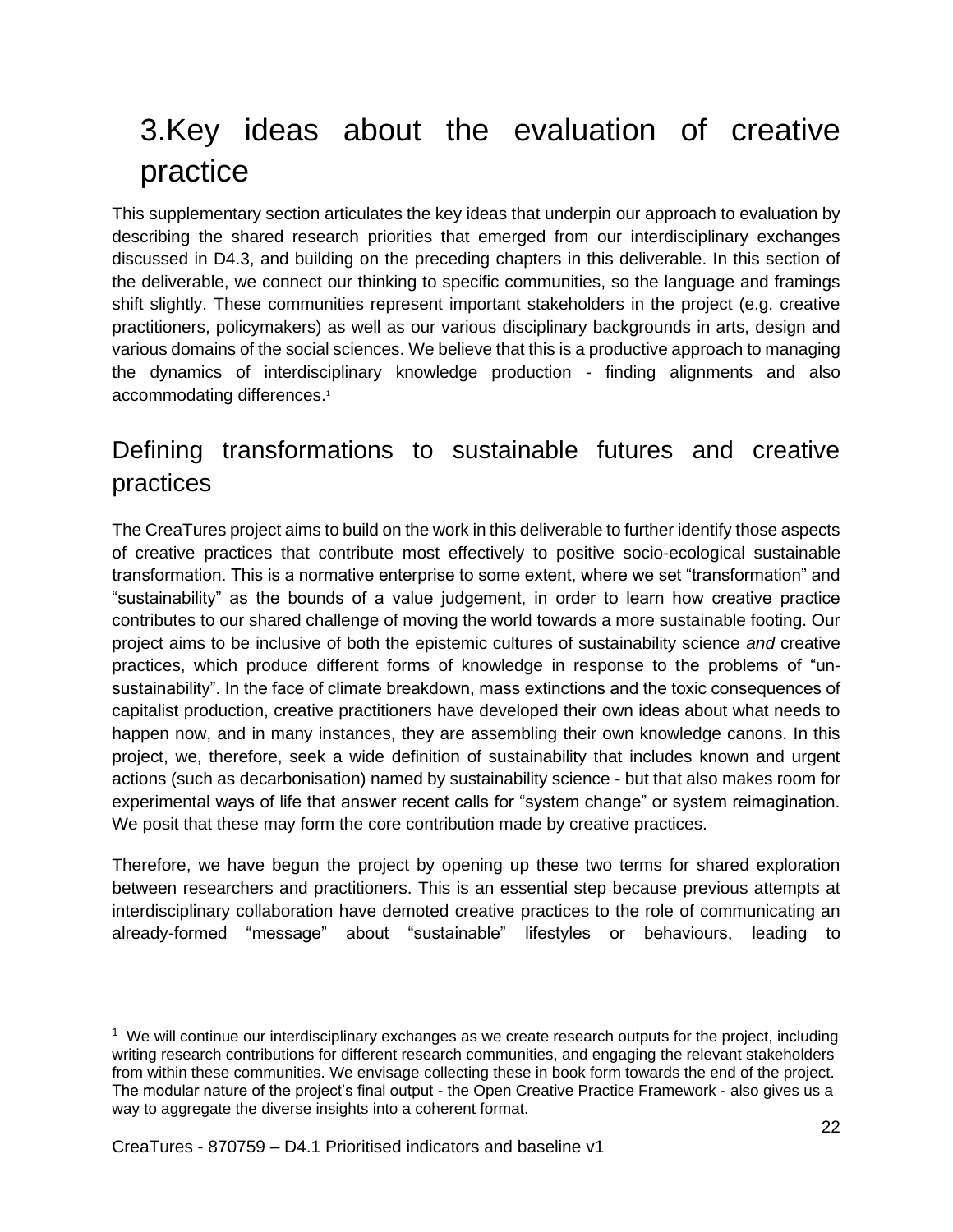instrumentalised or didactic outcomes (Maggs and Robinson, 2020), rather than producing an account of the contribution of creative practices as they occur.

#### <span id="page-22-0"></span>Accounting for the aesthetic dimensions of creative practice

It is increasingly common for sustainability researchers to call for the help of creative practitioners in building broad-based coalitions towards more sustainable ways of life (Galafassi et al., 2018b). So common, in fact, that the instrumentalisation of art as a means of translating science messages to reach broader publics (what Light et al call "illustrative creative practice") has become a feature of the funding landscape. In particular, Maggs and Robinson give a detailed critical account of how art practices have been taken up in interdisciplinary sustainability research (2020). They find that - in some cases - sustainability researchers have sought to appropriate the social utility of art, whilst not taking into account its aesthetic contribution. They argue that in interdisciplinary exchanges "making room for [artists] to attend to the world in terms of aesthetics remains the unique offering of an arts-based approach...it is this invitation that elicits that transformational, ontological dimension of art practices" (2020: 56). We suggest that this may be the case across the entire sphere of creative practice: that an important part of what creative practices do in the world is engaging the public in and through a range of aesthetic processes.

The analysis of socially and ecologically engaged practices is currently dominated by "an "ethical reasoning that fails to accommodate the aesthetics or to understand it as an autonomous realm of experience" (Bishop, 2012). What this means for evaluation in CreaTures, is wrestling with the paradox of art and politics as described by Ranciere: art being removed from life/political world and at the same time bound up in the promise of a transformation. The questions that the focus on the art world brings for evaluation are: what kind of aesthetic regime does the creative practice produce? How does it negotiate the tension between pushing for social change and at the same time separating aesthetics from other forms of experience?

Here, we build on the proposition of artist and educator Helguera that socially engaged art practice operates across three spaces: the experience of immediate participants, the art world itself and the wider societal and governance structures it might be influencing (2011). Picking up these three registers and transplanting them into CreaTures context, grounds our evaluation in the specific spaces - each producing, and being sustained by, different kinds of relations and discursive criteria for 'making something count' within them.

**The first space** consists of immediate participants/audience the creative practice operates within. These participants in our case range from the supporters, friends, those thinking with and along the transformational lines as well as those curious, passing by - digitally, interested, willing to engage and, a step further, other creatures that some of the project's ExP's engage with - food, plants, seaweed to name a few.

When it comes to socially and ecologically engaged creative practices (like those in CreaTures), transformation in this space is "baked into" the definition of working with the audiences: something will be transformed in those directly involved with (or experiencing) the creative practice.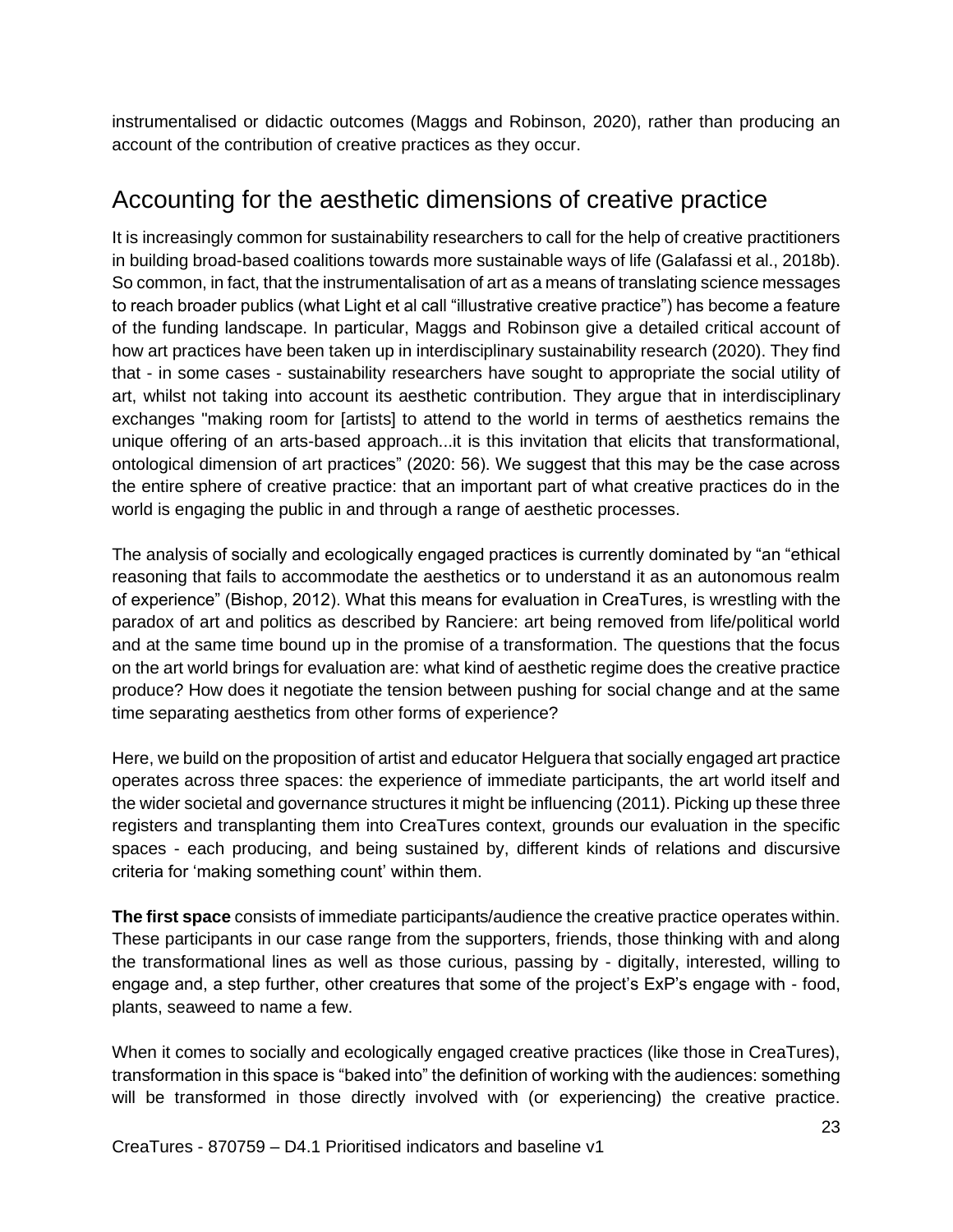Evaluating this aspiration then focuses us on what creative practice does - with, and to - its immediate participants/audience. This gives way for a number of questions: what kind of audience/participants does the creative practice produce? Is it an emancipated one? Is the experiential effect it produces one that expands the space of what is sayable, feelable and thinkable in the world and therefore brings us closer to imagining and enacting transformational futures?

**Second is the space** of the creative world that the works emerge from- peer artists, creatives, producers, critics, institutions (including funders) and ultimately the aesthetic regime - in which creative practitioners within CreaTures operate within and contribute to, each in their own unique ways. Aesthetic regimes may be different for CreaTures partners - which span contemporary and participatory arts, critical and speculative design and social change. Bringing the ethical and political concerns that each creative practitioner advocates for in their work in dialogue with the aesthetic regime they speak to/produce are important because it keeps us from slipping into judging creative practice based solely on its 'social impact'. While this aesthetic regime surely runs through all the spaces described here, it is the creative worlds' specific social, political and ultimately historical situatedness that they depart from and transform.

**The third space** in which creative practice operates in the space of society at large, structures, processes and institutions that may become affected by, absorb and assimilate ideas of the given creative practice. This third space is specifically important to us because this is where creative work relates to sustainability transformations. Evaluating in this space is, first of all, looping back to the space of immediate participants, then building on the second space in which we pay attention to creative practice's aesthetic regime; then meshing the two spaces in ways that are attuned to the transformational effects of creative practices.

It is within this space that we are evaluating, it becomes crucial to stay with the trouble of "symbolic ruptures, ideas and affects" (Bishop, 2012) that each of the creative practices (in its own social, political and aesthetical contexts) generates and speaks to. Within the third space of transformational effect, a specific point of attention is how creative practices work towards and are part of systemic societal change. This is a specifically important point of attention with CreaTures, not in the least because the creative practitioners themselves through their practice connect the specific work of creative interventions to the societal dynamics of (un)sustainability and change.

In developing our evaluative practice it is essential to understand the value of connections of our creative practices within and across these three spaces. Where these spaces have often been considered separately, we aim to bring them in conversations to build toward a deeper understanding of the value of creative practices. In situating our approach to evaluation, it is helpful to draw on existing ways that creative fields make sense of their own interventions.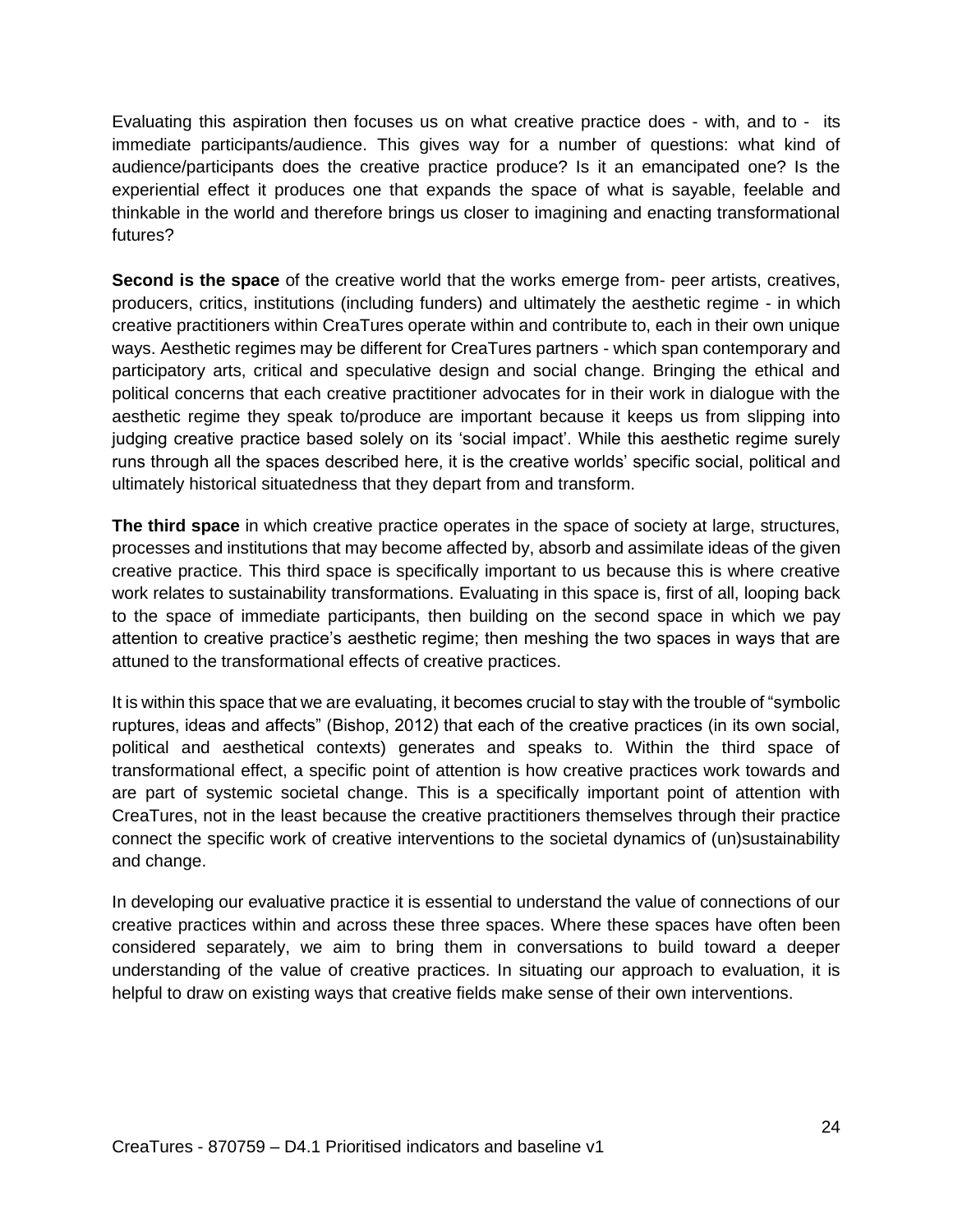#### <span id="page-24-0"></span>Allowing evaluation practice to transform

The COVID crisis, occurring throughout the lifespan of the CreaTures project and most likely far beyond it, offers both an existential challenge and potentially an opening for how governing actors evaluate creative practices. In a time when many creative efforts are put on hold, their value in maintaining resilient societies is becoming painfully clear. At the same time, the financial impacts of COVID and its restrictions are, in many cases, effectively killing off many of the more experimental, alternative, counter-cultural initiatives, and reinforcing and exacerbating preexisting power dynamics that are exclusionary and homogenizing in impact. It can be speculated that some of this is the result of conscious action by political interest groups that seize the opportunity to shape cultural sectors; but that, in many cases, this is simply the result of preexisting biases, preferences, and networks of influence playing out under this unique set of stressors.

We believe it is more important than ever for governing actors who are in one way or another involved in the framing of the evaluation (and therefore funding, support, etc.) of creative practices to deeply re-examine their short- and long-term strategies. Based on our experiences in the CreaTures project so far, we argue that key points are:

**Dimensionalizing evaluation.** Our ongoing research in CreaTures shows that creative practices contribute to change across many different dimensions of societal engagement - many of which are not typically considered by those setting evaluation standards for those creative practices to follow. *Opening up evaluation practices across many dimensions will be key to capture the richness of the contribution of creative practices.* Such dimensions should emerge from bottomup investigations, proposed by those involved in creative practices themselves.

**Considering creative practices in the context of thriving, resilient, sustainable societies while avoiding instrumentalization.** A key critique of funding and governing actors connected to creative practices, or the 'aesthetic regime' is its inward-looking habit. Evaluation strategies among governing and funding actors should be based on an understanding, informed by research, that creative practices are essential to the societal and ecological well being in its most multidimensional sense. Literature around resilience and transformation supports the notion that this includes creative practices that are not so easily 'flattened' into clear instrumental benefits. There needs to be room for exploration and for the emergence of radically alternative ways of being and making. Part of the concrete work here is to bring in actors from other sectors (health, sustainability, education) to help consider the support and evaluation of creative practices. But such inter-sectoral collaboration should seek to recognize and evaluate the value of creative practices in the same multi-dimensional, bottom-up manner as described in the first point.

Concretely, the transformation of the evaluation of creative practices can start by setting up transition or transformation 'arenas', similar to what has been successfully done for other transformations (Loorbach and Rotmans, 2010). These arenas bring together constellations of key actors across the spectrum of funders and evaluators, and especially those in the current regime who are already interested in such transformative efforts, with those involved in creative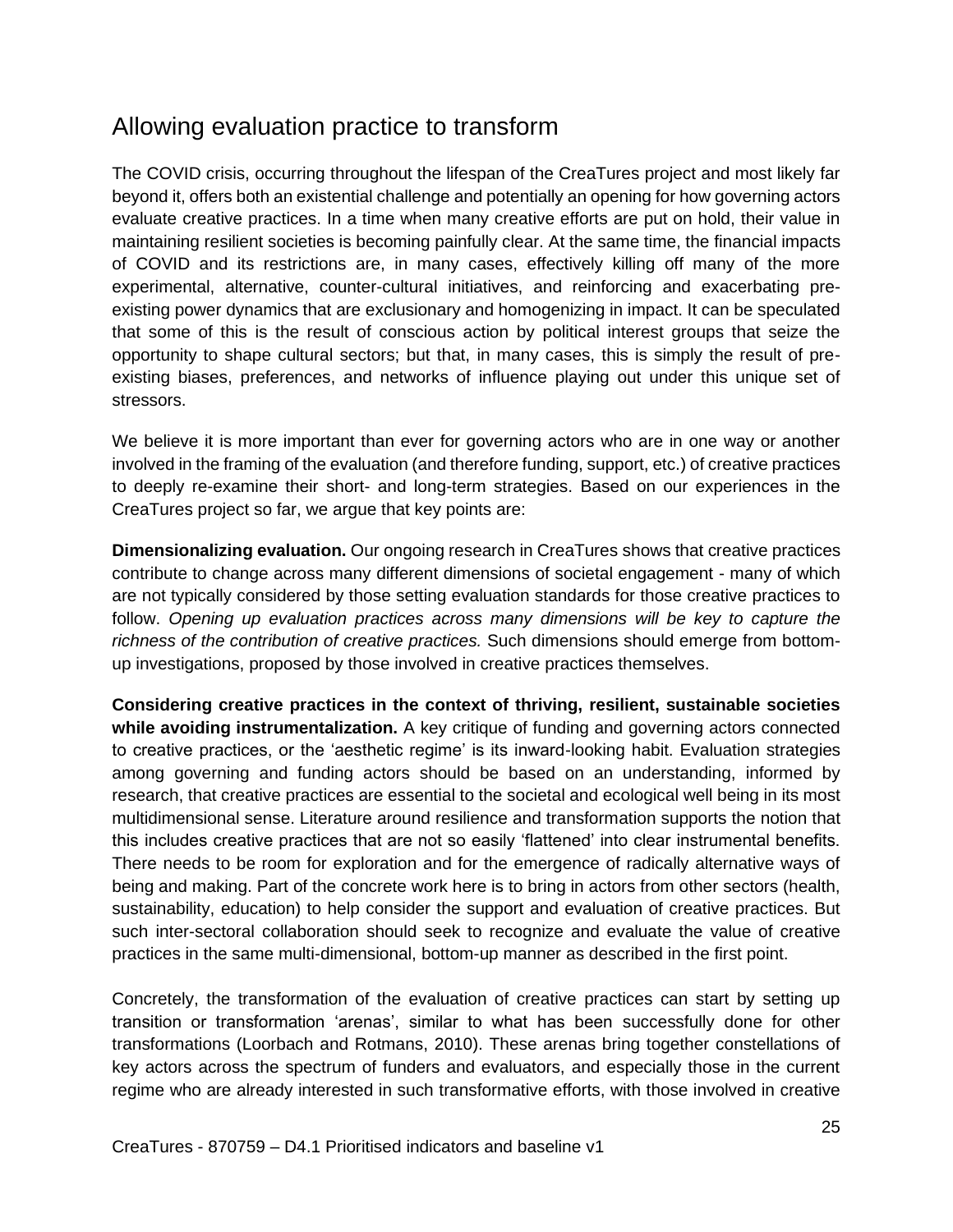practices. Shared explorations of how evaluation of creative practices could be re-framed to contribute to thriving, resilient and sustainable societies could help start movements to overcome historic biases and fragmented evaluation standards and practices. We believe that knowledge brokers and connecting and boundary organizations (both between creative practices and governing actors and between different sectors) can play a crucial role as champions of and experts on this transformative effort. The transformation of the evaluation of creative practices by governing actors can be investigated in tandem with the sharing and support of best practices around internal evaluation used by creative practices themselves.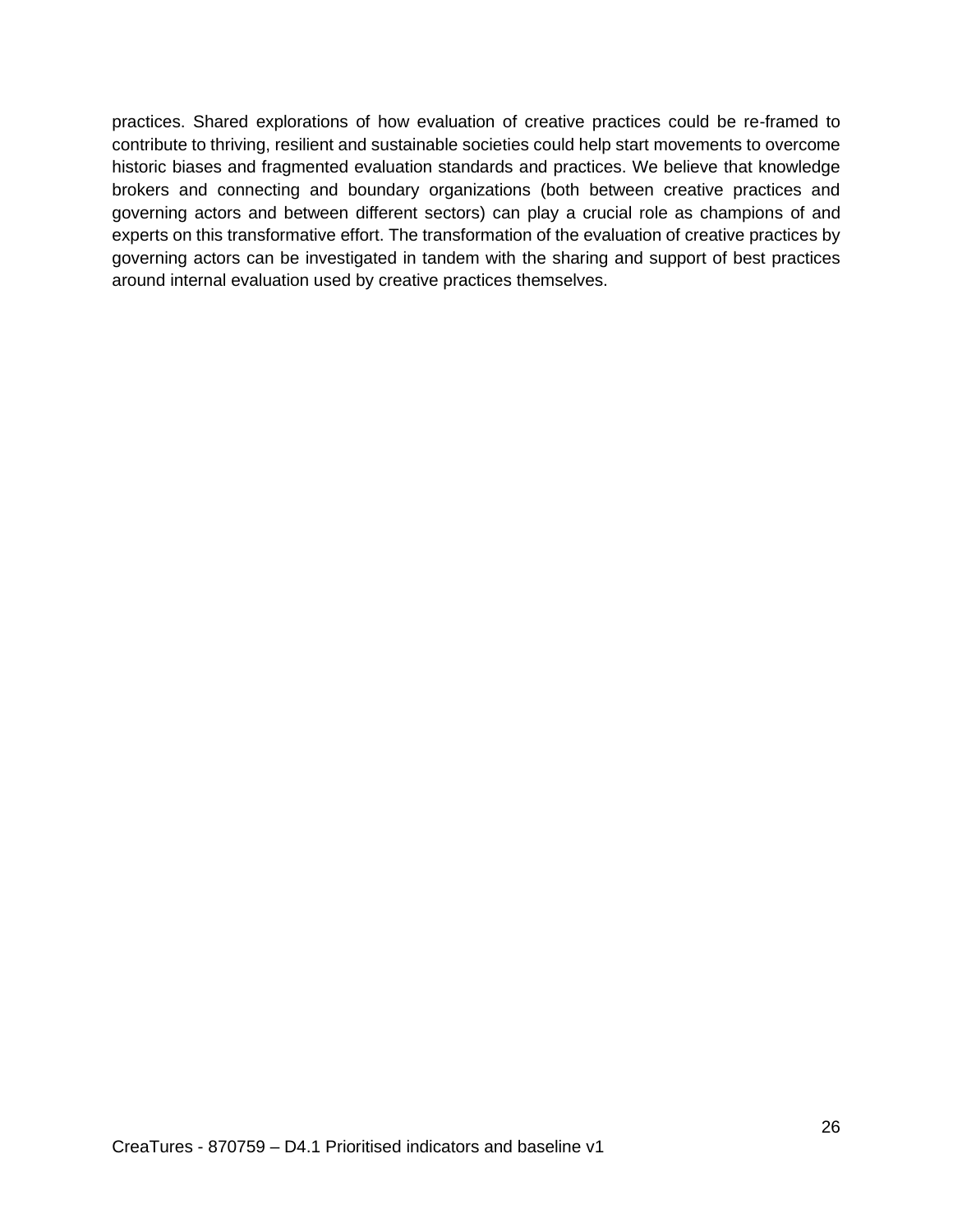## <span id="page-26-0"></span>3.Conclusion

We started this deliverable by outlining three scopes for investigating the evaluation of creative practices:

- Scope 1: Mapping indicators for evaluation in creative practice
- Scope 2: Evaluation practices of creative practitioners
- Scope 3: Evaluation practitioners of governing actors

To summarize, we explained that next to evaluating how creative practices contribute to societal change (scope 1), their own evaluation practices also influence the problems and solutions in sustainability transformations (scope 2); and so do the ways in which the creative practices are valued by others (scope 3).

Regarding the first scope, we provided a framework of indicators and thresholds for creative practice and transformation based on a key concept in transformations theory - leverage points, or places to intervene in a system, as developed by Donella Meadows (Meadows, 1999). We found that the creative practices within CreaTures are likely to have the highest, most direct influence on the indicators that are, according to Meadows, most effective, but hardest to measure.

Regarding the second scope, we provided a blueprint for investigating how creative practitioners evaluate their own work, focusing on dimensions of value and how to operationalise them. Regarding the third scope, we proposed a conceptual framework for considering how systemically dominant forms of evaluation shape the possibility space for creative practitioners to contribute to larger societal transformations. The deliverable concluded with an additional section that articulated the key ideas underpinning our approach to evaluation.

These three assessment scopes, contextualized by the agenda setting that follows them, will provide the baseline for research on evaluation in the CreaTures project.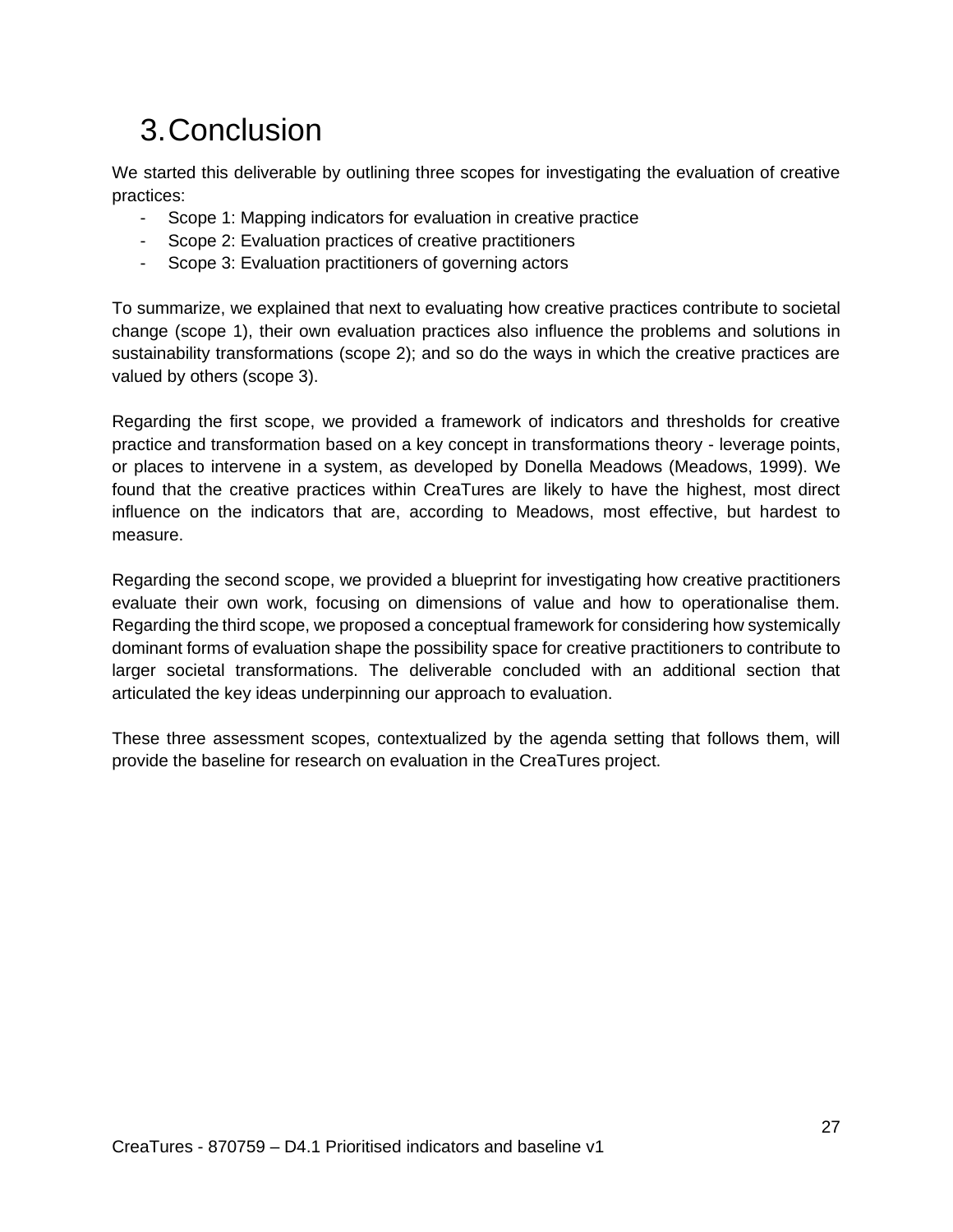## <span id="page-27-0"></span>References

- 1. Abson, DJ, Fischer, J, Leventon, J, Newig, J, Schomerus, T, Vilsmaier, U, von Wehrden, H, Abernethy, P, Ives, CD, Jager, NW, Lang, DJ. 2017. Leverage points for sustainability transformation. Ambio 46(1): 30–39. DOI: [http://dx.doi.org/10.1007/s13280-016-0800-y.](http://dx.doi.org/10.1007/s13280-016-0800-y)
- 2. Angheloiu, C. (2018). IPCC: a site for innovation in its own right?. From: [https://medium.com/the-shape-of-things-to-come/ipcc-a-site-for-innovation-in-its-own](https://medium.com/the-shape-of-things-to-come/ipcc-a-site-for-innovation-in-its-own-right-4a321e5b6d22)[right-4a321e5b6d22.](https://medium.com/the-shape-of-things-to-come/ipcc-a-site-for-innovation-in-its-own-right-4a321e5b6d22) Accessed at: 6-9-2021.
- 3. Angheloiu, C., & Tennant, M. (2020). Urban futures: Systemic or system changing interventions? A literature review using Meadows' leverage points as analytical framework. *Cities*, *104*, 102808.
- 4. Babbie, E. R. (2020). *The practice of social research*. Cengage learning.
- 5. Barone, T and Eisner, EW. 2011. *Arts based research*. Sage.
- 6. Battilana J, Lee M (2014) Advancing research on hybrid organizing— insights from the study of social enterprises. Acad Manag Ann 8:397–441. <https://doi.org/10.1080/19416520.2014.893615>
- 7. Berkes, F. 2009. Evolution of co-management: role of knowledge generation, bridging organizations and social learning. Journal of Environmental Management 90(5):1692- 1702.<http://dx.doi.org/10.1016/j.jenvman.2008.12.001>
- 8. Bishop, C. (2012). Artificial hells: participatory art and the politics of spectatorship. London, UK: Verso\
- 9. Birney A (2015) How might people and organisations, who seek a sustainable future, cultivate systemic change? Lancaster University
- 10. Birney, A. (2021) How do we know where there is potential to intervene and leverage impact in a changing system? The practitioners perspective. Sustain Sci 16, 749–765. https://doi.org/10.1007/s11625-021-00956-5
- 11. Bornstein D (2007) How to change the world—social entrepreneurs and the power of new ideas. Oxford University Press, Oxford Boulding KE (1985) The world as a total system. SAGE, Newbury Park
- 12. Bryant, J., Thomson, G. Learning as a key leverage point for sustainability transformations: a case study of a local government in Perth, Western Australia. Sustain Sci 16, 795–807 (2021). https://doi.org/10.1007/s11625-020-00808-8
- 13. Carpenter, S., B. Walker, J. M. Anderies, and N. Abel. 2001. From metaphor to measurement: Resilience of what to what? Ecosystems 4(8):765-781. http://dx.doi.org/10.1007/s10021-001-0045-9
- 14. Capra F, Luisi PL (2014) The systems view of life: a unifying vision. Cambridge University Press
- 15. Cash, D.W., Adger, W.N., Berkes, F., Garden, P., Lebel, L., Olsson, P., Pritchard, P., Young, O. (2006) Scale and Cross-Scale Dynamics: Governance and Information in a Multilevel World. Ecology and Society 11, 12.
- 16. Casson MC, Della Giusta M, Kambhampati US (2010) Formal and informal institutions and development. World Dev 38:137–141. https://doi.org/10.1016/j.worlddev.2009.10.008
- 17. Chilisa B (2012) Indigenous research methodologies. SAGE Publications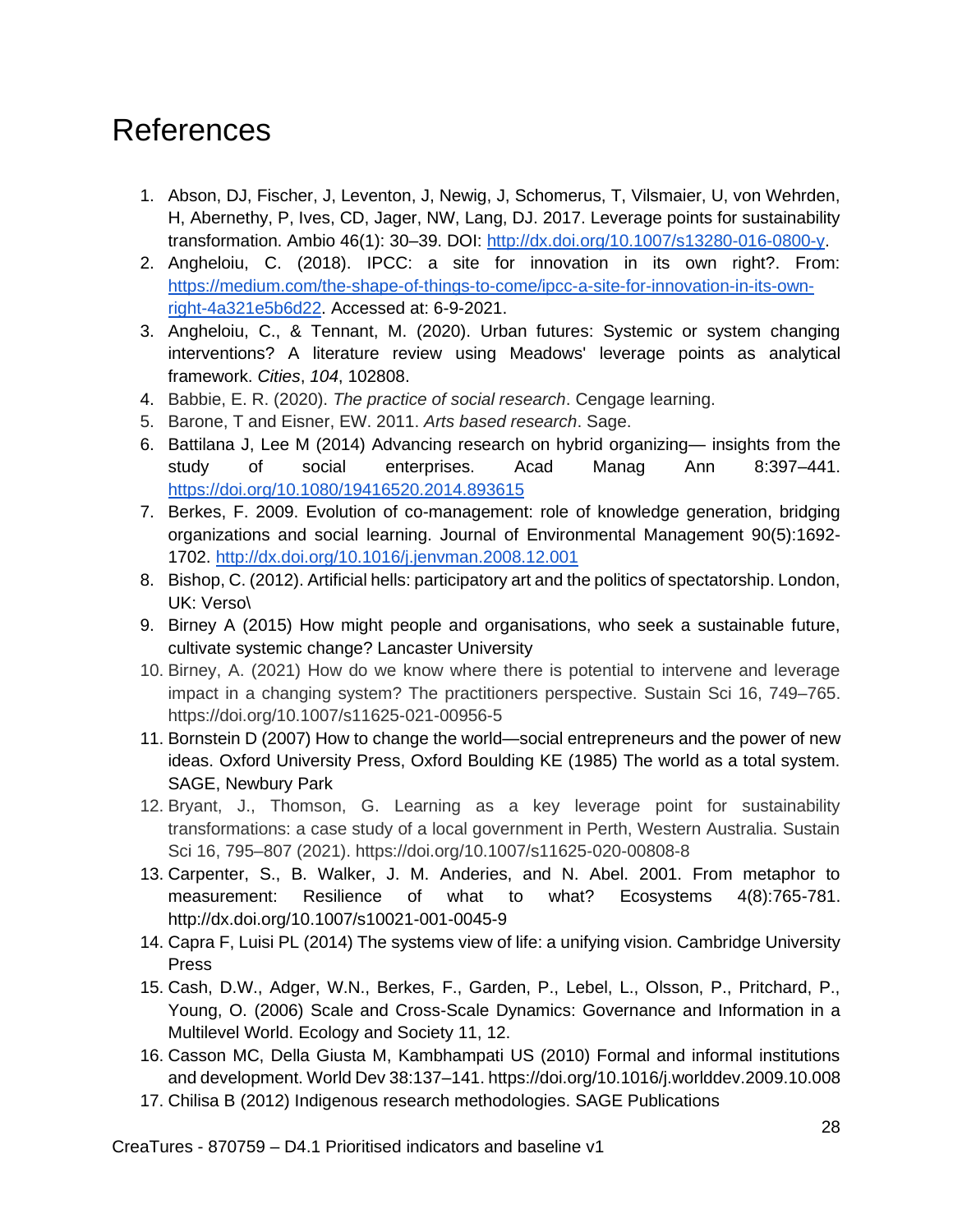- 18. Crompton T, Brewer J, Kasser T (2010) Values, framing, and the challenge of climate change. In: Rowley S, Phillips R (eds) From hot air to happy endings: How to inspire public support for a low carbon society. Green Alliance, London, pp 46–51
- 19. Davelaar, D. Transformation for sustainability: a deep leverage points approach. Sustain Sci 16, 727–747 (2021). https://doi.org/10.1007/s11625-020-00872-0
- 20. Ermine W (2007) The ethical space of engagement. Indigenous Law J 6(1):193–203
- 21. Fischer, J., & Riechers, M. (2019). A leverage points perspective on sustainability. *People and Nature*, *1*(1), 115-120.
- 22. Galafassi, D., Tàbara, J. D., Heras, M., Iles, A., Locke, K. A., & Milkoreit, M. (2018a). Restoring our senses, restoring the Earth. Fostering imaginative capacities through the arts for envisioning climate transformations. *Elementa: Science of the Anthropocene*, *6*.
- 23. Galafassi, D., Kagan, S., Milkoreit, M., Heras, M., Bilodeau, C., Bourke, S. J., Tàbara, J. D. (2018b). 'Raising the temperature': the arts in a warming planet. Current Opinion in Environmental Sustainability, 31, 71–79. [DOI:](https://doi.org/10.1016/j.cosust.2017.12.010)  <https://doi.org/10.1016/j.cosust.2017.12.010>
- 24. Gibbons, M., Limoges, C., Nowotny, H., Schwartzman, S., Scott, P., Trow, M. (1994) The new production of knowledge: the dynamics of science and research in contemporary societies. Sage, London.
- 25. Hanspach J, Hartel T, Milcu AI, Mikulcak F, Dorresteijn I, Loos J, von Wehrden H, Kuemmerle T, Abson D, Kovács-Hostyánszki A, Báldi A, Fischer J (2014) A holistic approach to studying social-ecological systems and its application to southern Transylvania. Ecol Soc 19:art32. https://doi.org/10.5751/ES-06915-190432
- 26. Helguera, P. (2011) [Education for Socially Engaged Art:](https://tt.eduuni.fi/sites/aalto-creatures/CreaTures%20General%20Documents/Readings/Helguera-Pablo_Socially-Engaged-Art.pdf) A Materials and Techniques Handbook, Bethesda, USA: Jorge Pinto Books
- 27. Hölscher, K., & Frantzeskaki, N. (2021). Perspectives on urban transformation research: transformations in, of, and by cities. Urban Transformations, 3(1), 1-14.
- 28. Holling, C. S. 2001. Understanding the complexity of economic, ecological, and social systems. Ecosystems 4(5):390-405. [http://dx.doi.org/10.1007/s10021-001-0101-5.](http://dx.doi.org/10.1007/s10021-001-0101-5)
- 29. Jeakins, Paul & Sheppard, Stephen & Bunnell, Fred & Wells, Ralph. (2014). FRAMEWORK FOR SUSTAINABLE FOREST MANAGEMENT A framework for sustainable forest management Introduction. BC Journal of Ecosystems and Management. 7. 37-49.
- 30. Jensen, J. S., Cashmore M. & Elle, M. (2017) Reinventing the bicycle: how calculative practices shape urban environmental governance, Environmental Politics, 26(3) 459-479, DOI[:](https://doi.org/10.1080/09644016.2017.1311089) [10.1080/09644016.2017.1311089](https://doi.org/10.1080/09644016.2017.1311089)
- 31. Jiren, T.S., Riechers, M., Bergsten, A. et al. A leverage points perspective on institutions for food security in a smallholder-dominated landscape in southwestern Ethiopia. Sustain Sci 16, 767–779 (2021). https://doi.org/10.1007/s11625-021-00936-
- 32. Johnson JT et al (2016) Weaving Indigenous and sustainability sciences to diversify our methods. Sustain Sci 11(1):1–11. https:// doi.org/10.1007/s11625-015-0349-x (Springer Japan)
- 33. Jupp, V. (2006). The SAGE dictionary of social research methods (Vols. 1-0). London, : SAGE Publications, Ltd doi: 10.4135/9780857020116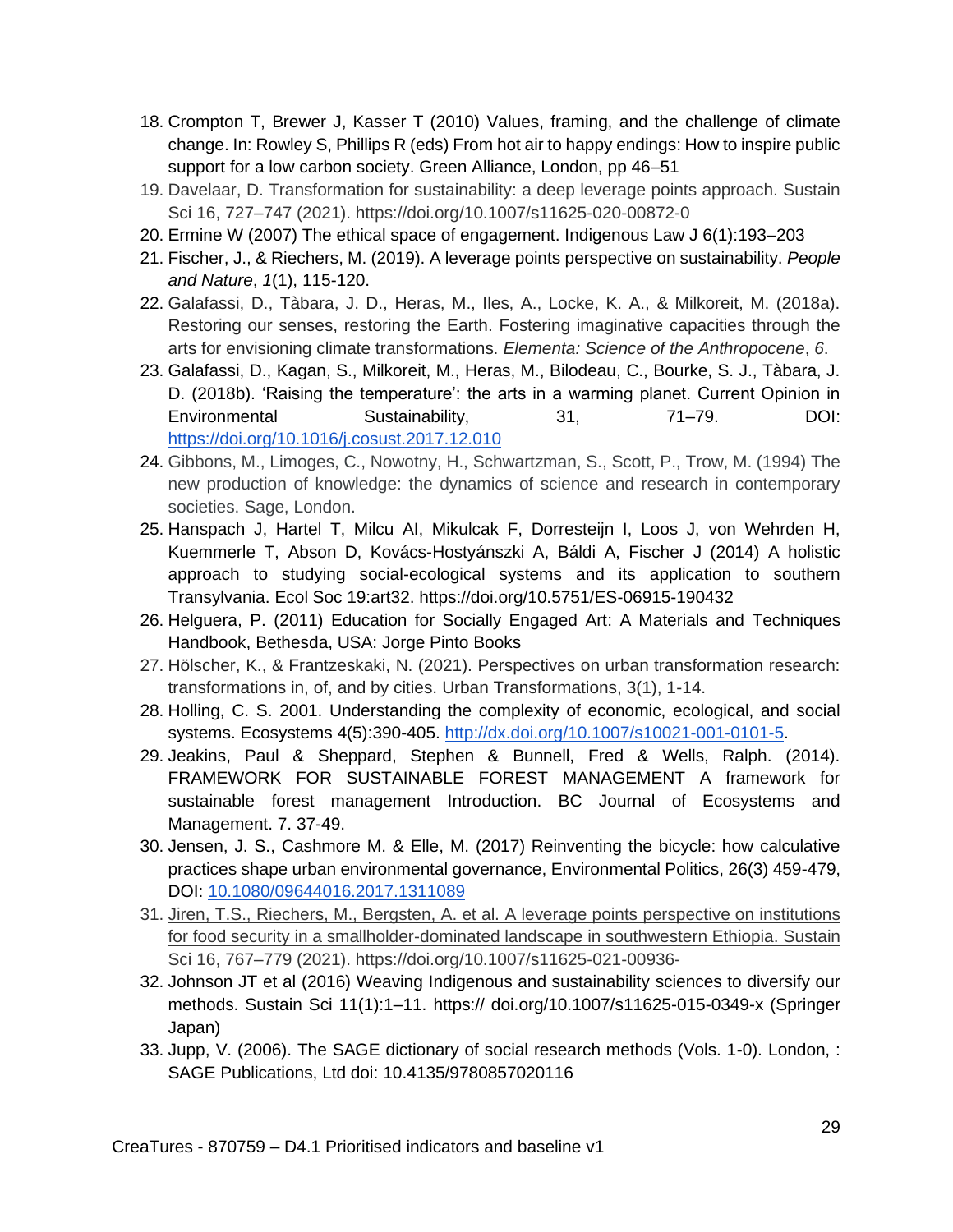- 34. Kagan, S. 2015. Artistic research and climate science: Transdisciplinary learning and spaces of possi-bilities. *Journal of Science Communication* 14(1): C07.1–C07.8. [C07].
- 35. Kuhn TS (1962). The structure of scientific revolution. Chicago: University of Chicago Press.
- 36. Kuhn TS (1996) The structure of scientific revolutions. The University of Chicago Press, Chicago
- 37. Laloux F (2016) Reinventing organizations. Nelson Parker
- 38. Lebel, L., J. M. Anderies, B. Campbell, C. Folke, S. Hatfield-Dodds, T. P. Hughes, and J. Wilson. 2006. Governance and the capacity to manage resilience in regional socialecological systems. Ecology and Society 11(1): 19. [online] URL: [http://www.ecologyandsociety.org/vol11/iss1/art19/.](http://www.ecologyandsociety.org/vol11/iss1/art19/)
- 39. Leventon J, Laudan J (2017) Local food sovereignty for global food security? Highlighting interplay challenges. Geoforum 85:23–26. <https://doi.org/10.1016/j.geoforum.2017.07.002>
- 40. Leventon, J., Abson, D. J., & Lang, D. J. (2021). Leverage points for sustainability transformations: nine guiding questions for sustainability science and practice. *Sustainability Science*, *16*(3), 721-726.
- 41. Light, A. (2011) Democratising technology: making transformation using designing, performance and props Proceedings of the SIGCHI Conference on Human Factors in Computing Systems. Association for Computing Machinery, New York, NY, USA. 2239- 2242
- 42. Light, A., Mason, D., Wakeford, T., Wolstenholme, R., & Hielscher, S. (2018). Creative Practice and Transformations to Sustainability: Making and Managing Culture Change. Available online: https://connected-communities.org/index.php/project [\(URL link here\)](https://connected-communities.org/wp-content/uploads/2018/08/Creative-Practice-and-Transformations-to-Sustainability-Making-and-Managing-Culture-Change.pdf)
- 43. Loorbach, D. & Rotmans, J. (2010) The practice of transition management: Examples and lessons from four distinct cases. Futures. 42(3), 237-246, DOI: [https://doi.org/10.1016/j.futures.2009.11.009.](https://doi.org/10.1016/j.futures.2009.11.009)
- 44. Maggs, D., & Robinson, J. (2020). Sustainability in an Imaginary World: Art and the Question of Agency. Abingdon, UK: Routledge.
- 45. Maggs, D., & Robinson, J. (2020). *Sustainability in an Imaginary World: Art and the Question of Agency*. Routledge.
- 46. Mangnus, A. C., Oomen, J. J., Vervoort, J. M., & Hajer, M. A. (2021). Futures literacy and the diversity of the future. *Futures*.
- 47. Meadows D (1999) Leverage points: places to intervene in the system. sustainability institute. Online http://www.sustainer.org/pubs/ Leverage\_Points.pdf (Accessed Nov 2014).
- 48. Moore, M. L., & Milkoreit, M. (2020). Imagination and transformations to sustainable and just futures. *Elementa: Science of the Anthropocene*, *8*(1).
- 49. Moreno-Cely, A., Cuajera-Nahui, D., Escobar-Vasquez, C.G. et al. Breaking monologues in collaborative research: bridging knowledge systems through a listening-based dialogue of wisdom approach. Sustain Sci 16, 919–931 (2021). https://doi.org/10.1007/s11625- 021-00937-8
- 50. Nyéléni Declaration (2007) Declaration of the Forum for Food Sovereignty. Nyéléni, Sélingué, Mali. [online] URL: https://nyeleni. org/spip.php?article290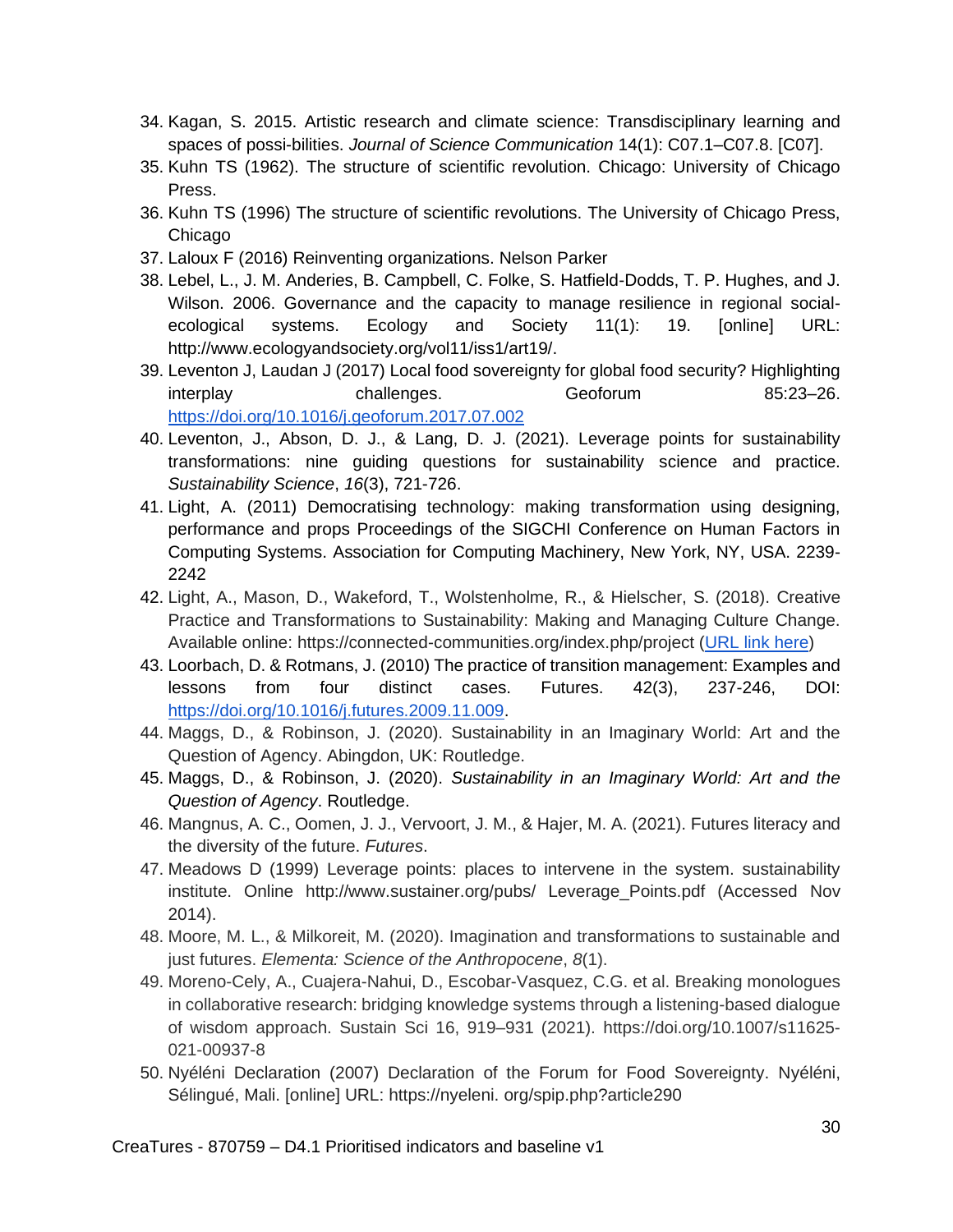- 51. O'Brien, K., & Sygna, L. (2013). Responding to climate change: the three spheres of transformation. *Proceedings of transformation in a changing climate*, *16*, 23.
- 52. Omidyar group (2017) The systems practice workbook. https://docs. kumu.io/content/Workbook-012617.pdf
- 53. Patel R (2009) Food sovereignty. J Peasant Stud 36:663–706. https:// doi.org/10.1080/03066150903143079
- 54. Pigott, A. 2018. Imagining socioecological transformation: An analysis of the Welsh Government's policy innovations and orientations to the future. Elem Sci Anth 6: 60. DOI[:](https://doi.org/10.1525/elementa) [https://doi.org/10.1525/elementa.](https://doi.org/10.1525/elementa) 315.
- 55. Pyka A (2017) Dedicated innovation systems to support the transformation towards sustainability: Creating income opportunities and employment in the knowledge-based digital bioeconomy. J Open Innov Technol Mark Compl 3:385. https://doi.org/10.1186/s4085 2-017-0079-7
- 56. Robertson BJ (2015) Holacracy: the new management system for a rapidly changing world. Henry Holt and Company
- 57. Rodrik D (2008) "Second-Best Institutions". Am Econ Rev 98(2):100– 104. https://doi.org/10.1257/aer.98.2.100
- 58. Sarasvathy SD (2008) Efectuation: Elements of entrepreneurial expertise. Edward Elgar, Cheltenham
- 59. Shotter J (2009) Listening in a way that recognizes/realizes the world of "the other." Int J Listening 23(1):21–43. https://doi.org/10.1080/ 10904010802591904
- 60. Smith LT (2012) Decolonizing methodologies: research and indigenous people. Zed Books, New York
- 61. Sterling S (2003) Whole systems thinking as a basis for paradigm change in education: explorations in the context of sustainability. PhD Thesis, Centre for Research in Education and the Environment, University of Bath
- 62. Stoetzler, M, Yuval-Davis, N. 2002. Standpoint theory, situated knowledge and the situated imagination. Fem Theory 3(3): 315–333. DOI[:](http://dx.doi.org/) <http://dx.doi.org/> 10.1177/146470002762492024.
- 63. Stroh D (2015) Systems thinking for social change. Chelsea Green Publishing
- 64. Tröger, J., & Reese, G. (2021). Talkin'bout a revolution: an expert interview study exploring barriers and keys to engender change towards societal sufficiency orientation. Sustainability Science, 16(3), 827-840.
- 65. Waddock S (2016) Foundational memes for a new narrative about the role of business in society. Hum Manag J 1:91–105. https://doi. org/10.1007/s41463-016-0012-4
- 66. Wigboldus, S., Jochemsen, H. Towards an integral perspective on leveraging sustainability transformations using the theory of modal aspects. Sustain Sci 16, 869–887 (2021).<https://doi.org/10.1007/s11625-020-00851-5>
- 67. Vervoort, J. M., Rutting, L., Kok, K., Hermans, F. L., Veldkamp, T., Bregt, A. K., & van Lammeren, R. (2012). Exploring dimensions, scales, and cross-scale dynamics from the perspectives of change agents in social–ecological systems. *Ecology and society*, *17*(4).
- 68. Wolfram, M. (2016). Conceptualizing urban transformative capacity: A framework for research and policy. Cities, 51, 121-130.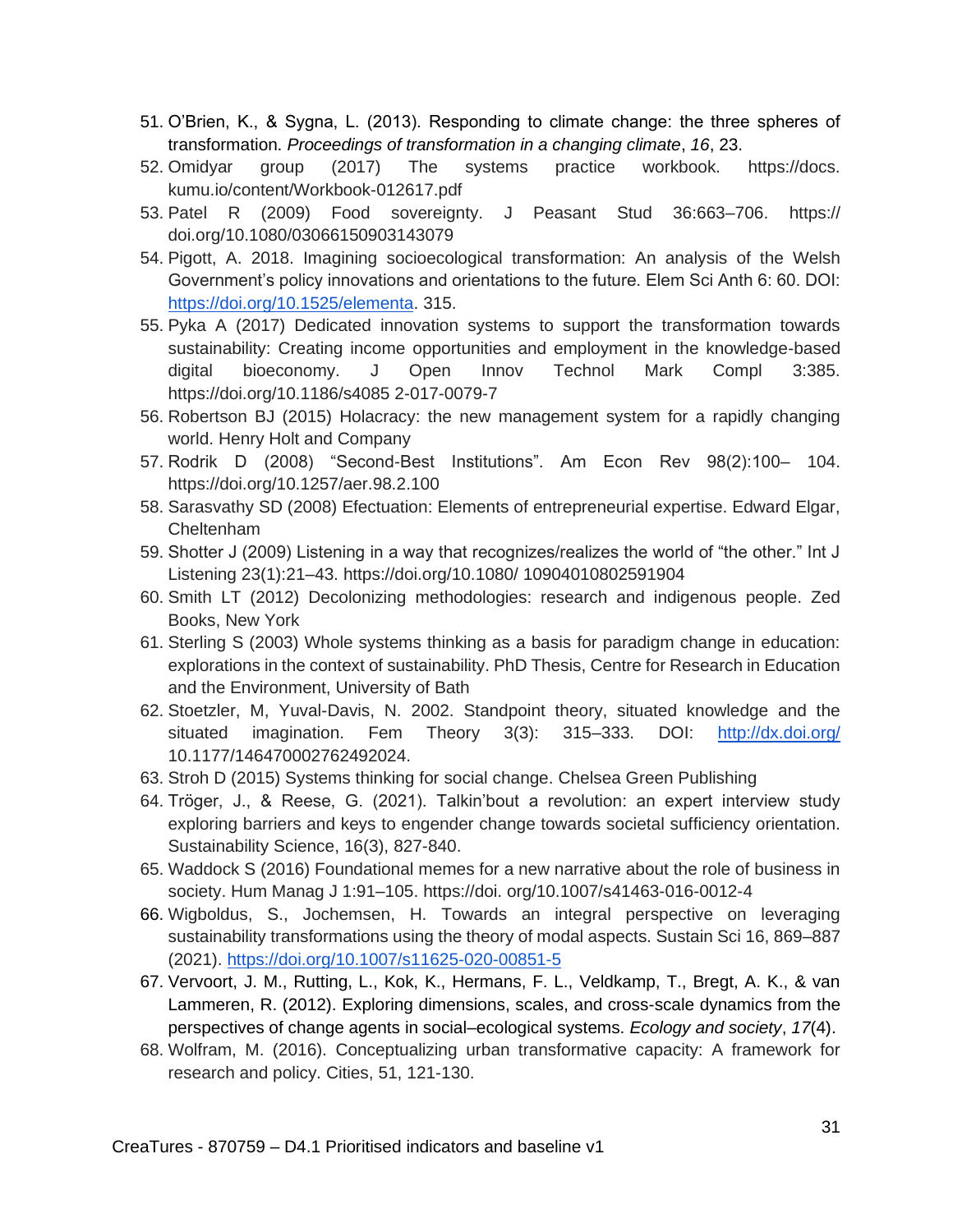69. Zweers W (2000) Participating with nature—outline for an ecologization of our worldview. Int Books, Utrecht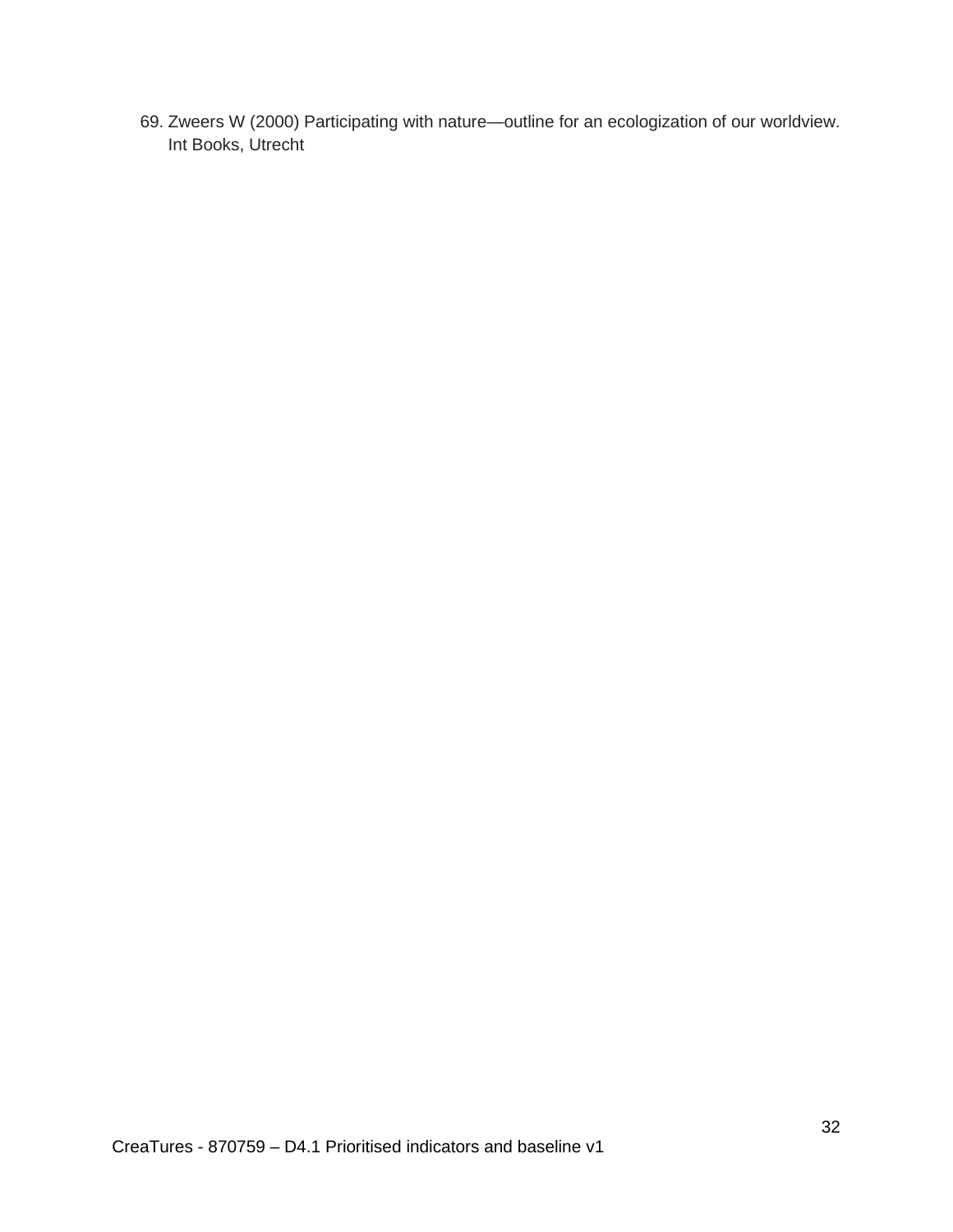# <span id="page-32-0"></span>Appendix 1: Detailed table of indicators, thresholds and references

See next page.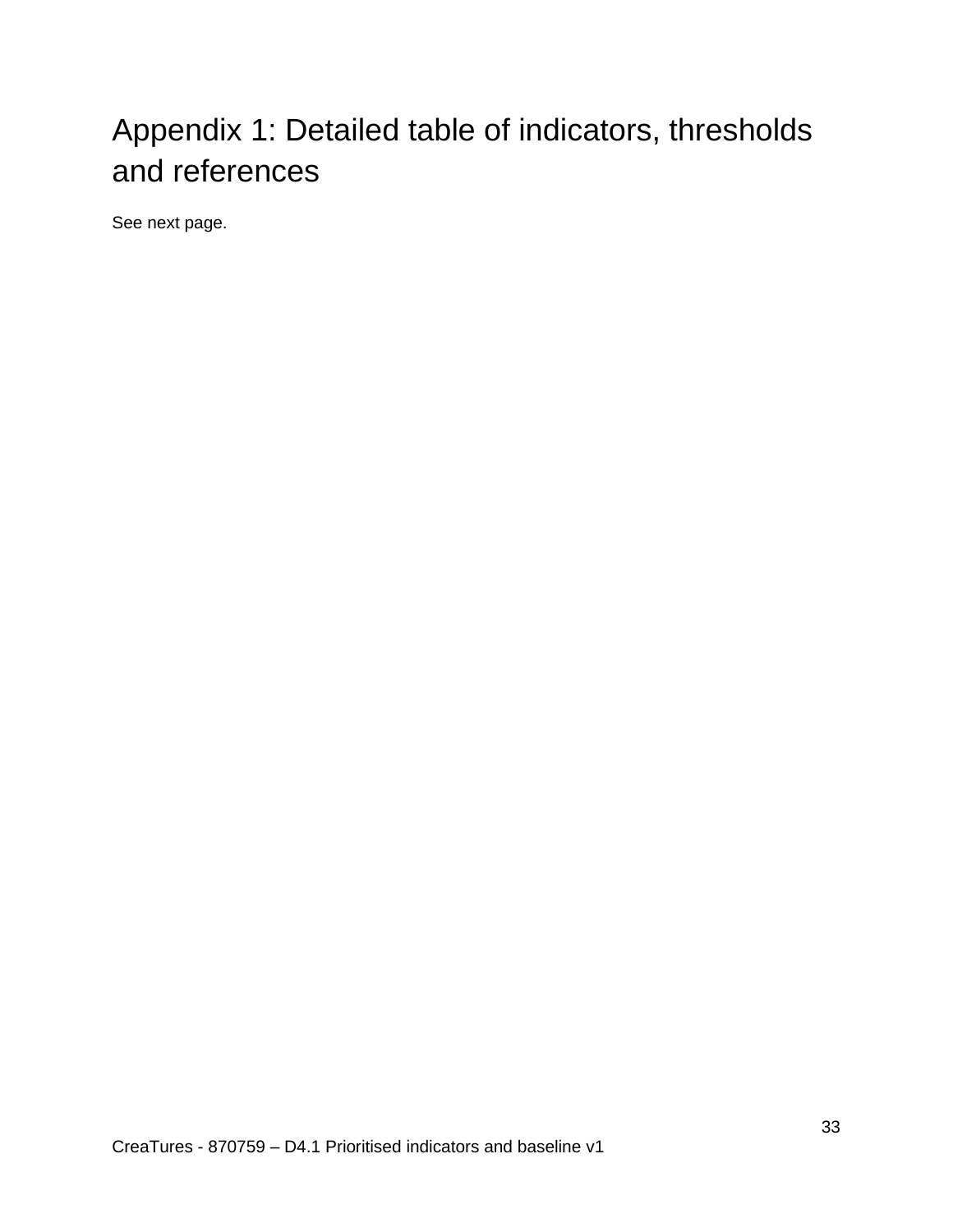|                            | <b>Knowledge and</b><br><b>Feedbacks and</b><br>information flows<br><b>Material flows</b><br>and systems<br><b>delays</b>                                                                                                                              |                                                                                                                                                                                                    | <b>Rules of the</b><br><b>system</b>                                                                                         |                                                                                                                                                                                                                                                                                                                                                           |                                                                                                                                                                                                                | <b>Intentions and</b><br>goals of the<br>system                                                                                                                                                                                                                                                                                                                                                                                                               |                                                                                                      | Mindsets,<br>paradigms,<br>worldviews, values,<br>supported by myths<br>and metaphors                                                                                                                                                                                                                                                                                                                       |                                                                                                                                                                                 |                                                                                                                                                                                                                                                                                                                                                                                                                                                                                                             |                                                                                                                                                                                     |                                                                                                                                                                                                                                                                                                                                                                                                                                                                     |  |
|----------------------------|---------------------------------------------------------------------------------------------------------------------------------------------------------------------------------------------------------------------------------------------------------|----------------------------------------------------------------------------------------------------------------------------------------------------------------------------------------------------|------------------------------------------------------------------------------------------------------------------------------|-----------------------------------------------------------------------------------------------------------------------------------------------------------------------------------------------------------------------------------------------------------------------------------------------------------------------------------------------------------|----------------------------------------------------------------------------------------------------------------------------------------------------------------------------------------------------------------|---------------------------------------------------------------------------------------------------------------------------------------------------------------------------------------------------------------------------------------------------------------------------------------------------------------------------------------------------------------------------------------------------------------------------------------------------------------|------------------------------------------------------------------------------------------------------|-------------------------------------------------------------------------------------------------------------------------------------------------------------------------------------------------------------------------------------------------------------------------------------------------------------------------------------------------------------------------------------------------------------|---------------------------------------------------------------------------------------------------------------------------------------------------------------------------------|-------------------------------------------------------------------------------------------------------------------------------------------------------------------------------------------------------------------------------------------------------------------------------------------------------------------------------------------------------------------------------------------------------------------------------------------------------------------------------------------------------------|-------------------------------------------------------------------------------------------------------------------------------------------------------------------------------------|---------------------------------------------------------------------------------------------------------------------------------------------------------------------------------------------------------------------------------------------------------------------------------------------------------------------------------------------------------------------------------------------------------------------------------------------------------------------|--|
|                            | Indicator                                                                                                                                                                                                                                               | <b>Threshold</b>                                                                                                                                                                                   | Indicator                                                                                                                    | <b>Threshold</b>                                                                                                                                                                                                                                                                                                                                          | Indicator                                                                                                                                                                                                      | <b>Threshold</b>                                                                                                                                                                                                                                                                                                                                                                                                                                              | Indicator                                                                                            | <b>Threshold</b>                                                                                                                                                                                                                                                                                                                                                                                            | Indicator                                                                                                                                                                       | <b>Threshold</b>                                                                                                                                                                                                                                                                                                                                                                                                                                                                                            | Indicator                                                                                                                                                                           | <b>Threshold</b>                                                                                                                                                                                                                                                                                                                                                                                                                                                    |  |
| Institutional/<br>systemic | The use of power in The powerful are<br>sustainable<br>transformations<br>(especially by those<br>who have the<br>power to give<br>success to the<br>successful) - typifed going towards those<br>by financial<br>and resourcing<br>fows (Birney, 2021) | ready and open to<br>divert their resources to connect with<br>towards new goals.<br>Consquently, a<br>and initiatives are<br>goals 9Birney,<br>$ 2021$ ).                                         | The capacity of<br>formal institutions<br>and support local<br>dynamics and<br>Jiren et al., 2021)                           | The synergies in the<br>cooperation between<br>ormal institutions and<br>informal institutions are<br>identified and<br>flourishing of funding informal institutions strengthened, causing a imaginaries and<br>widening of the scope of default options for<br>nterventions by formal<br>nstitutions to a more<br>nolistic focus (Jiren et al.<br>2021). | The creation of<br>institutional and<br>physical<br>nfrastructures that<br>provide spaces for<br>decisions.                                                                                                    | Institutional and<br>physical infrastructures<br>allow decisions to<br>default to the most<br>sustainable options; or<br>to generate imaginative<br>solutions.                                                                                                                                                                                                                                                                                                | Improving system<br>design/making<br>structural changes<br>(Jiren et al., 2021).                     | <b>Structural changes</b><br>to improve system<br>design are inclusive<br>and take into<br>account all sides of<br>the problem chain<br><b>AND the</b><br>consequences of<br>the solutions for all<br>sides of the solution<br>chain. (Jiren et al.<br>$ 2021$ ).                                                                                                                                           | nterventions that are<br>coordinated and are<br>aligning towards<br>goals that are<br>working for the health<br>or regenerative<br>capacity of the<br>system (Birney,<br>2021). | Interventions are aligned to re-<br>framed sustainable goals.<br>ensuring that the goals are<br>working for the health and<br>regenerative capacity of the<br>system (Birney, 2021).                                                                                                                                                                                                                                                                                                                        | Reflexive processes to<br>question mental models<br>and narratives at<br>institutional/systemic<br>level, including innovatio<br>paradigms (Birney, 2021<br>Schlaile et al., 2021). | The questioning of assumptions,<br>mental models and narratives at<br>the institutional/systemic level<br>has become a conventional<br>practice (Birney, 2021). As a<br>consequence, new/sustainable<br>systemic patterns emerge where<br>needed (Sarasvathy 2008).                                                                                                                                                                                                 |  |
|                            | Economic<br>measures for<br>welfare, growth<br>(Tröger& Reese,<br>2021).                                                                                                                                                                                | <b>Sufficiency has</b><br>informed economic<br>norms (Tröger&<br>Reese, 2021).                                                                                                                     | <b>Recognizing and</b><br>using the<br>accountability<br>effects of socia<br>networks<br>(Hanspach et al.,<br>$ 2014\rangle$ | stablished social<br>networks increase the<br>accountability of political<br>elites (Lebel et al. 2006,<br>Berkes 2009) and,<br>simultaniously, enhance<br>the adaptive capacity of<br>vulnerable groups<br>(Carpenter et al. 2001,<br><b>Holling</b><br>$2001$ ).                                                                                        | Systems for<br>sustainability<br>nnovation (Schlaile et to transformative<br>, 2021).                                                                                                                          | <b>Innovation systems</b><br>designed to contribute<br>innovations" (Pyka<br>2017; Schlaile et al.<br>$2021$ ).                                                                                                                                                                                                                                                                                                                                               | The perceived<br>legitimacy of<br>transformative<br>actions (Wigboldus,<br>S. & Jochemsen,<br>2021). | The perceived<br>legitimacy of<br>transformative<br>actions is sufficient<br>for rapid change.                                                                                                                                                                                                                                                                                                              | Setting sustainable<br>whole system goalsl<br>ensuring coherence<br>for innovation<br>systems (Birney<br>2021).                                                                 | Sustainable goals take into<br>account all aspects of<br>organisational systems and aim (Schlaile et al., 2021)<br>between goals across to embed sustainability into the<br>the system, including core organisational systems.<br>The continuous reflection on<br>the core values and definitions<br>that (subconsciously) inspire<br>goals (e.g. inclusivity,<br>sustainability, progress,<br>scalability, etc.) has become a<br>customary, multidisciplinary<br>activity (Birney, 2021;<br>Meadows, 1999) | Dominant system<br>definitions; discourses.                                                                                                                                         | The sustainability discourse is<br>institutionalised holistically; the<br>subject of sustainability is<br>connected to all aspects of the<br>system and trade-offs and<br>synergies are recognized,<br>acknowledged and discussed.<br><b>Negotiation and consensus</b><br>building have become<br>conventional practice (Schlaile et<br>al., 2021). As a consequence,<br>problems are being solved on a<br>different level than we created<br>them (Davelaar, 2021) |  |
| <b>Organizatio</b><br>nal  | Organizational<br>energy and<br>motivation for<br>change (Birney<br>2021                                                                                                                                                                                | People's desire to<br>change is being<br>stimulated and<br>supported on the<br><b>organizational level</b><br>(Stroh 2015,<br>Omidyar 2017).                                                       |                                                                                                                              |                                                                                                                                                                                                                                                                                                                                                           | Opening spaces for<br>co-creating at the<br>organizational level.<br><b>Focusing on listening</b> level that embrace<br>nstead of speaking as complexity and<br>a capacity. (Moreno-<br>Cely et al., 2021).    | Spaces for co-creating Organisational trust<br>have been established (Birney, 2021).<br>at the organisational<br>uncertainty. These<br>iclude learning<br>communities that focus<br>on decolonising<br>knowledge, being and<br>actions. (Chilisa<br>2012; Smith 2012). A<br>dialogical<br>organizational space<br>emphasising listening<br>instead of speaking is<br>created. In this new<br>ethical space, a<br>cooperative spirit<br>prevails (Ermine 2007) |                                                                                                      | The investment in<br>relationships has<br>lead to high levels of<br>organisational trust<br>and has increased<br>the capacity for new $\sqrt{\text{Wigboldus}}$ , S. &<br>diverse relationships Jochemsen, 2021).<br>to work together. As<br>a result, new models<br>are flourishing and<br>providing proof<br>points for a new way<br>for the system to<br>operate (LaLoux<br>2016, Robertson<br>$2015$ ). | aking on the politic<br>economy of power<br>structures: showing<br>biases inherent in the<br>ystem's goals                                                                      | Political economic assumptions<br>inherent in the goals of the<br>system are revealed.<br>acknowledged, and<br>transformed (Wigboldus, S. &<br>Jochemsen, 2021).                                                                                                                                                                                                                                                                                                                                            | <b>Faking on the political</b><br>economy of power<br>structures: revealing<br>inequalities in worldview<br>paradigms, values,<br>mindsets (Wigboldus, S.<br>& Jochemsen, 2021).    | Deep inequalities in worldviews,<br>values, paradigms and mindsets<br>are recognized and transformed<br>(Birney, 2021; Schlaile et al.,<br>$2021$ ).                                                                                                                                                                                                                                                                                                                |  |
|                            | The organizational<br>recources available<br>for change (Birney,<br>$ 2021\rangle$                                                                                                                                                                      | Organizational<br><b>resources</b> available<br>for change have<br>increased sufficiently<br>(people report that<br>they feel like there ar<br>enough resources)<br>(Stroh 2015,<br>Omidyar 2017). |                                                                                                                              |                                                                                                                                                                                                                                                                                                                                                           | <b>Reflexivity and</b><br>collective learning:<br>new formats of<br>cooperation and<br>- coordination:<br>crossing the mental<br>boundaries of<br>disciplines and social<br>classes (Wolfram<br>$ 2016\rangle$ | New self-assessment<br>techniques have been<br>implemented at the<br>organizational level. As awareness of<br>a result, reflexivity<br>addresses all agency<br>levels and relates to all (Schlaile et al.,<br>core development<br>processes, as well as<br>to leadership,<br>governance and<br>community<br>empowerment<br>(Wolfram 2016).                                                                                                                    | <b>Challenging</b><br>established rules of<br>collaboration-<br>(shared)<br>responsibilities<br>2021 | The informal<br>conditioning<br>constraints (rules) of<br>cooperation<br>networks have been et al., 2021)<br>challenged (e.g.,<br>Bornstein 2007).<br>This has lead to the<br>establishment of<br>new, sustainable,<br>and inclusive rules of<br>collaboration (e.g.,<br>Battilana & Lee<br>$2014$ ).                                                                                                       | Openness of power<br>in relationships - over, dynamics have been<br>between and within                                                                                          | <b>Relationships and power</b><br>recognized, opened up -<br>actors (Moreno-Cely allowing for experimental<br>models of organising. This has<br>inspired a willingness to<br>change (especially by those in<br>power) (Birney, 2021).                                                                                                                                                                                                                                                                       |                                                                                                                                                                                     |                                                                                                                                                                                                                                                                                                                                                                                                                                                                     |  |